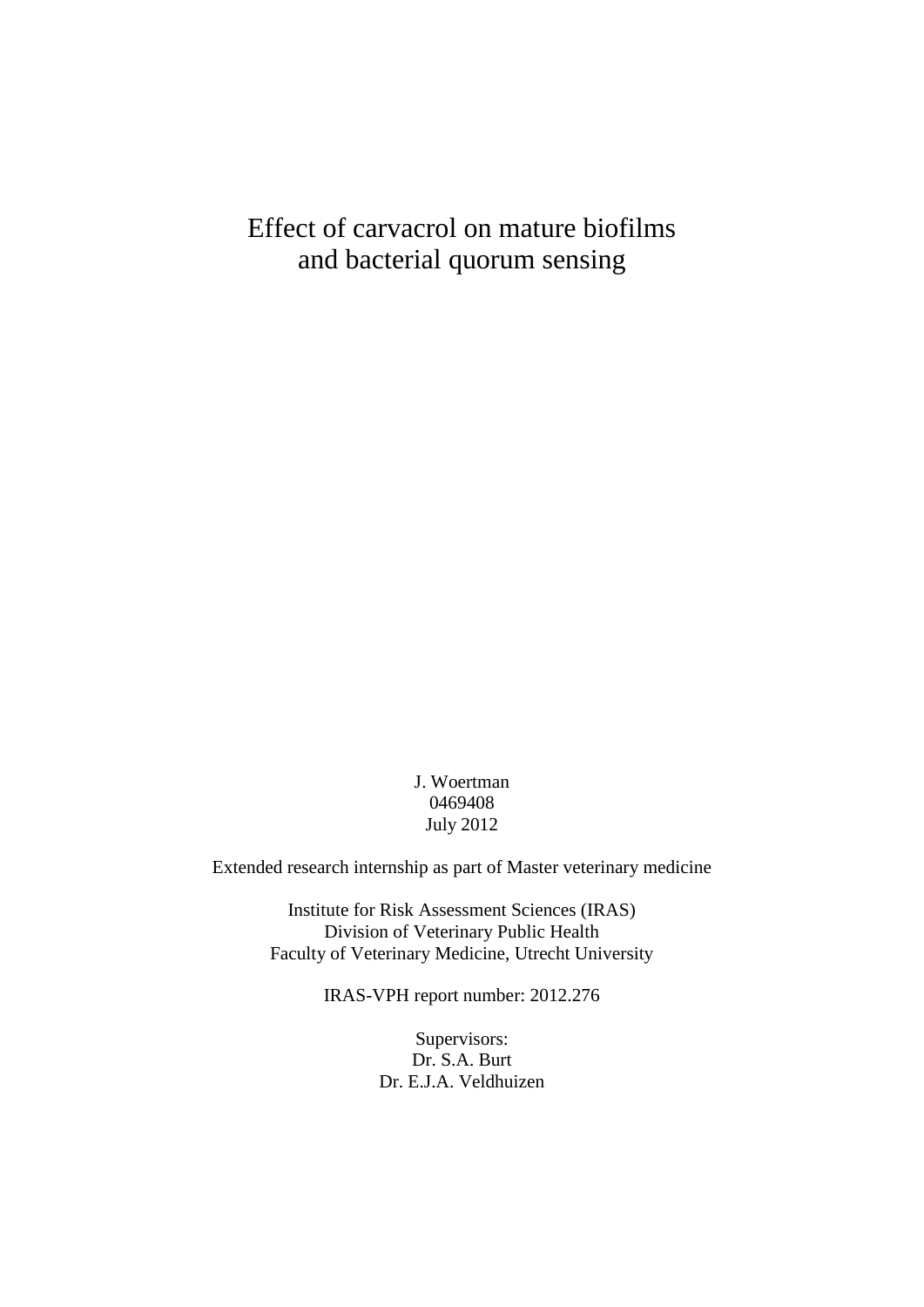# **Table of contents**

| Results.                                    |  |
|---------------------------------------------|--|
|                                             |  |
|                                             |  |
| Salmonella enterica serovar Typhimurium  15 |  |
|                                             |  |
|                                             |  |
|                                             |  |
| Discussion                                  |  |
|                                             |  |
|                                             |  |
|                                             |  |
|                                             |  |
|                                             |  |
|                                             |  |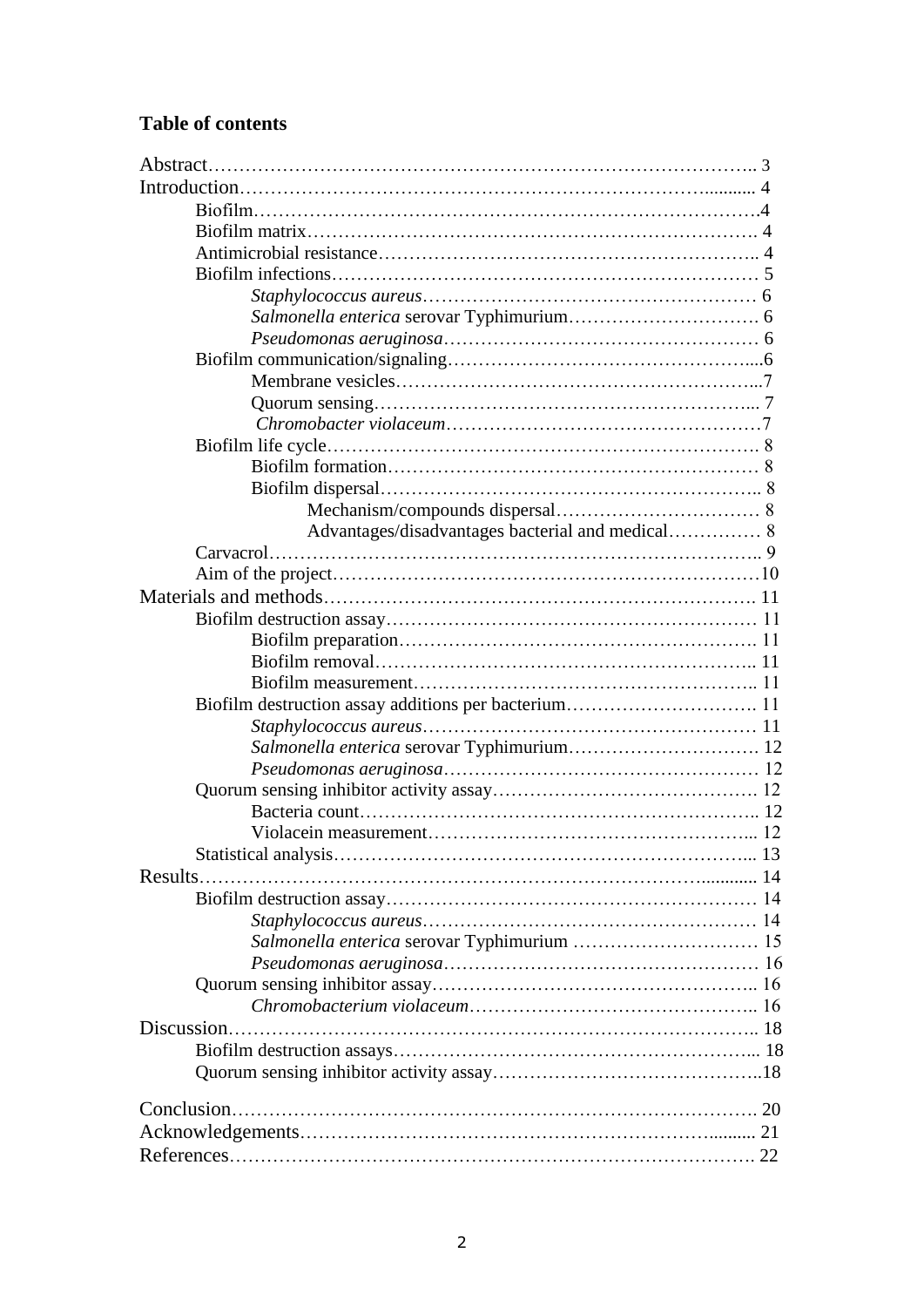# **Abstract**

The biofilm offers a protective environment for bacteria to grow in and survive under diverse conditions. This means that the bacteria will be protected against environmental factors such as pH changes, UV radiation and osmotic shock but as well against antimicrobial agents and the immunerespons of a host.<sup>1,8</sup> Because of this protective layer of the biofilm it is very hard to remove them but possible anti-biofilm strategies are to prevent the bacteria to colonize a surface, the inhibition of signal molecules used for communication and breaking down the biofilm matrix.<sup>3,4</sup> The communication process used by the bacteria in a biofilm is called quorum sensing and has shown to be necessary for mature biofilm formation, most biofilms will end at the first stages without quorum sensing.<sup>5,6</sup>Using quorum sensing inhibitors might be making the biofilms more susceptible to antimicrobial treatments and the host immune system. $^{22}$ 

A natural phytochemical with broad antimicrobial properties is carvacrol, a component of oregano, thyme and marjoram. It is used as a flavouring compound in for example, candy and baked goods.<sup>7</sup>

The aim of this project is to determine the effect of carvacrol on in vitro mature biofilms of *Staphylococcus aureus, Salmonella enterica* serovar Typhimurium and *Pseudomonas aeruginosa*. And to assess if carvacrol has a quorum sensing inhibitor activity, for which *Chromobacterium violaceum* will be used.

The biofilms formed by *Staphylococcus aureus* showed a significant reduction after adding carvacrol of concentrations up to 4mM. For the in vitro biofilms of *Salmonella enterica* serovar Typhimurium and *Pseudomonas aeruginosa* there was no significant effect of carvacrol up to 8mM. Between concentrations of 0.2mM and 0.4mM carvacrol reduces the production of violacein, induced by quorum sensing, of *Chromobacterium violaceum* without a significant decrease of viable bacteria being present.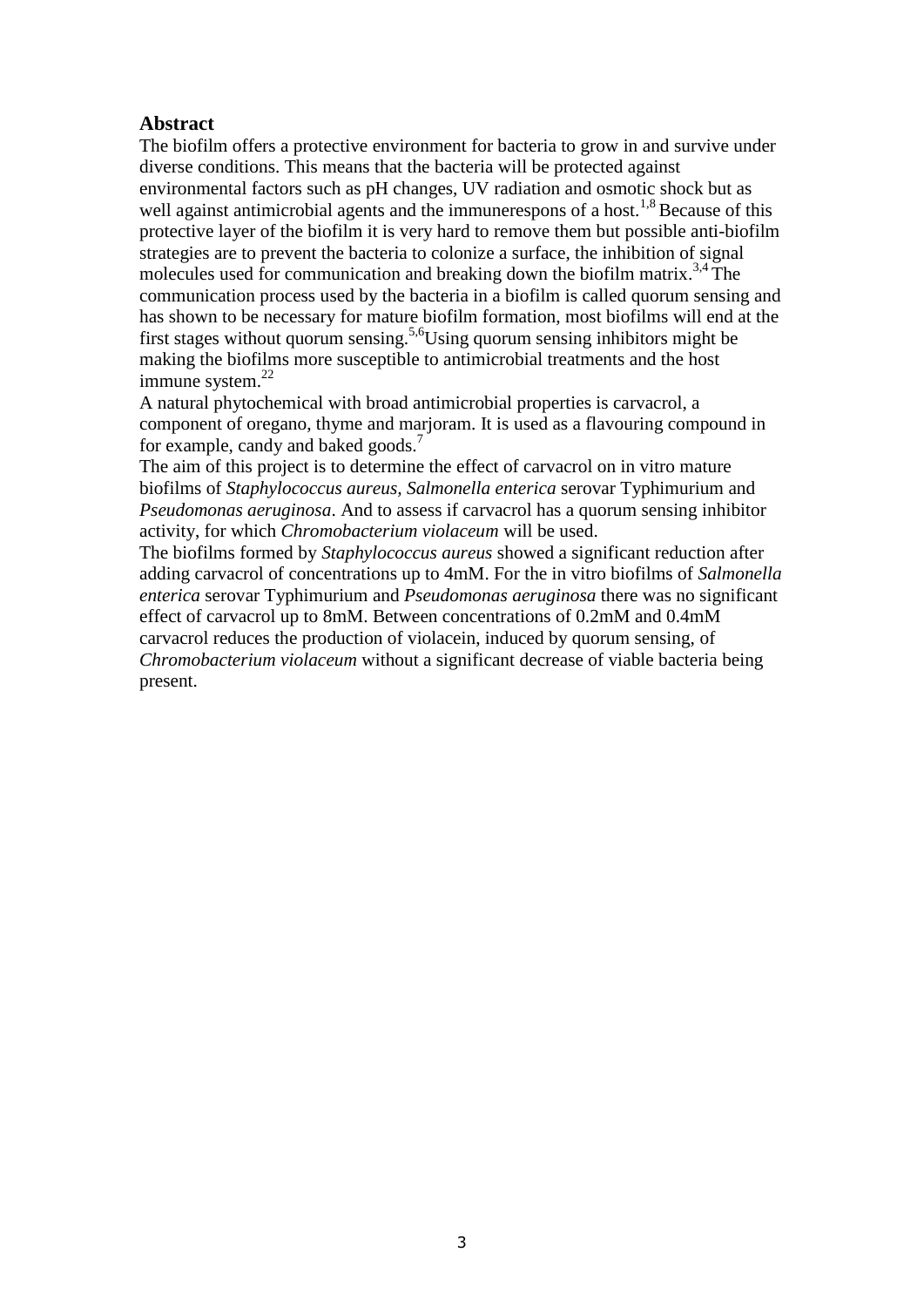# **Introduction**

Individual bacteria can move freely in a liquid environment: swimming or as plankton. They can also adhere to a surface close to each other and in this state they will start forming a biofilm.<sup>1,2</sup> A biofilm is defined as 'an uninterrupted multilayer of bacterial cells attached to the surface and to each other and embedded into a biopolymer matrix'.<sup>1</sup> Biofilms are more antimicrobial resistant then free living bacteria and this will be explained in the rest of the introduction.<sup>3,4</sup> To be able to form a mature biofilm, communication is necessary between the bacteria that are part of this process and is called quorum sensing. This will also be explained more detailed in the introduction but inhibiting the quorum sensing might weaken the biofilm and make it more susceptible for antimicrobial therapy or the host immune system.<sup>5,6</sup> Carvacrol is a phytochemical which is present in oregano, thyme and marjoram.<sup>7</sup> In this research project carvacrol will be used as an antimicrobial agent and the effect on in vitro formed biofilms will be assessed as well as a possible anti-quorum sensing activity.

# **Biofilms**

A biofilm can be formed on abiotic, air-water interfaces and minerals, and biotic surfaces such as animals or other microbes. In humans biofilms will be formed wherever there is colonization by bacteria for example on skin, intestine but also on heart valves and central venous catheters. This ability to form biofilms is a source of problems in the medical field as well as in economic areas.<sup>1</sup> Single and mixed species biofilms exist and offers a protective environment to grow in, survival in diverse conditions and the opportunity to disperse and colonize new surfaces/niches. Dispersal is possible because biofilms are dynamic.<sup>8</sup>

### *Biofilm matrix*

A biofilm consists of 10% bacteria and 90% matrix. The matrix is produced by the bacteria and consists of extracellular polymeric substances (EPS) which main components are exopolysaccharides, proteins (pili, fimbriae, lectins and autotransporters), eDNA and lipids.<sup>1,2</sup> The exopolysaccharides are a major constituent of the matrix and without most bacteria will not be able to form a multilayer biofilm. eDNA also has an important role in the structure and stability of the matrix. The origin of the eDNA is believed to be genomic DNA that is released after cell lysis of bacteria present in the biofilm. Matrix components can also consist of minerals, surfactants, membrane vesicles and glycolipids.<sup>1,2,9</sup> The matrix provides stability and possibility for small molecules to enter or leave the matrix and has an important protective role. This protection is mainly against harmful environmental factors such as pH changes, UV radiation, dehydration and osmotic shock but as well to protect against antimicrobial agents and the immunerespons of a host.<sup>1,5,9</sup>

# *Antimicrobial resistance*

There are some mechanism which make biofilms more resistant to antimicrobial agents then free living bacteria. As already mentioned the matrix provides a protective barrier for the bacteria living in the biofilm. This barrier might bind some agents so they will not diffuse to all the bacteria. In some parts of the biofilm bacteria are present in a different metabolic state than planktonic cells are because of lack of nutrients, aerobe and anaerobe parts. Because of this the bacteria exist in several stages: aerobe, fermentative, dormant and dead. The action of most antimicrobials is to disrupt a microbial process for which some cellular activity will be necessary.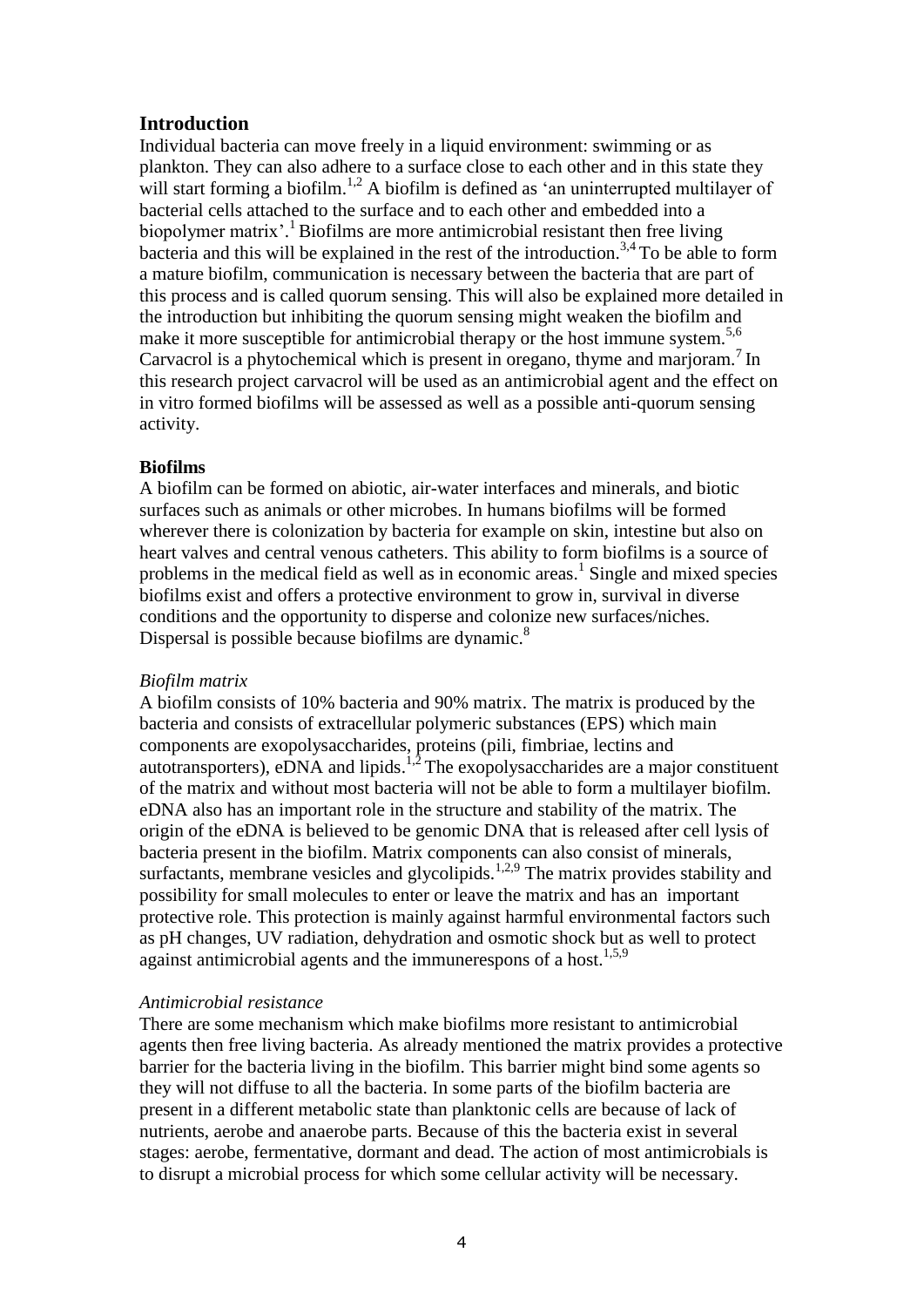Resistance may also occur because of resistant phenotypes in the biofilm existing as subpopulations as plasmids are exchanged easily between bacteria that are close to each other with the plasmids possible containing genes for antimicrobial resistance.3,4,8,10 Because of these mechanisms it might prove very difficult to remove or inactivate a biofilm and antimicrobial therapy usually only will stop the symptoms caused by the bacteria released by the biofilm. Possible strategies are: preventing bacteria to adhere to and/or colonize a surface, inhibition of signal molecules that regulate formation and existing biofilms and breaking down the biofilm matrix.<sup>3,4,11</sup>

### *Biofilm infections*

Biofilms play an important role in hospital-acquired infections especially those related to implanted medical devices such as intravascular- or urinary catheters, orthopaedic prostheses, cardiac pacemakers and endotracheal tubes (*figure 1*). Next to increased resistance against antimicrobial agents, as mentioned before, there also is resistance to the immune system of the host and an estimate of 80% of all the infections are biofilm related by the National Institutes of Health (United States).<sup>10</sup> Because of the recalcitrance of biofilm related infections the best 'treatment' option usually is to remove the infected device where possible. Another possibility would be coating of medical devices with antimicrobial agents to prevent colonization of the device. Problem with the most used medical devices for this approach would be possible development of resistance because of long lasting low released concentration.<sup>1,3,8,10</sup> Most of the nosocomial infections are caused by *Staphylococcus epidermidis* and *Staphylococcus aureus*. Staphylococci have a very good ability to attach and colonize plastic surfaces, and they play a very important role in medical device related infections, were *Pseudomonas aeruginosa* is a very important causative bacteria too. $8,10,12$ 



*Staphylococcus aureus*   **arrows show how the biofilm (green) could spread through the body. <sup>8</sup>** *Fig. 1* **Showing three possible entry points in the body for bacteria able to form a biofilm: gum disease, catheter contamination and implant contamination. The**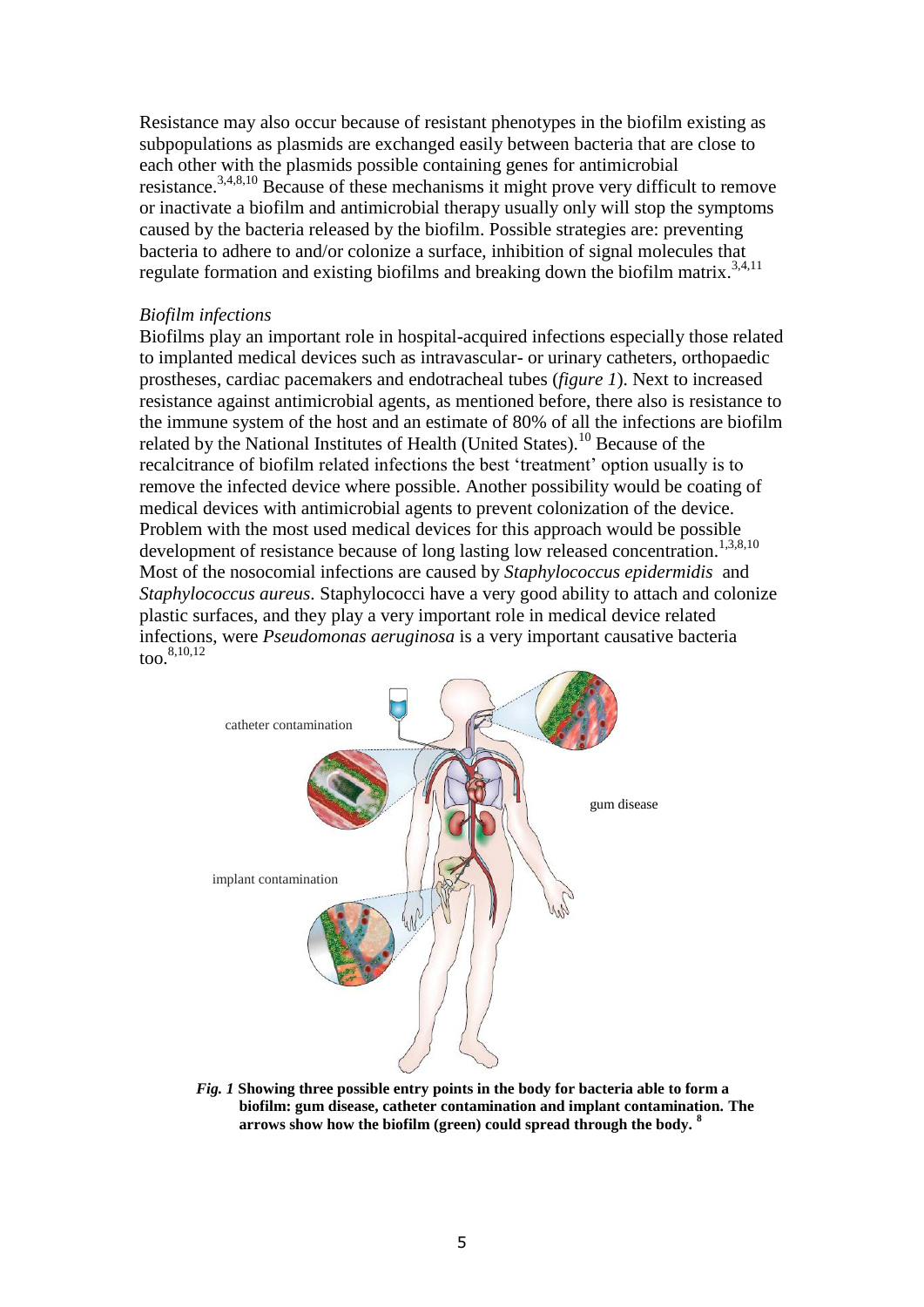### *Staphylococcus aureus*

*Staphylococci* are gram-positive bacteria that are facultative anaerobes. They can be found as commensal on mucous membranes, skin and intestines of humans and animals. They can also be found in the nose and 20% of the human population are nasal carriers. A lot of infections are opportunistic and can be seen in patients with trauma, metabolic or endocrine disturbances or immunosuppresion. In these situations *Staphylococcus aureus* can cause infections as skin infections, food poisoning or endocarditis. *Staphylococcus aureus* is also relatively stable in the environment and should be seen as an potential environmental contaminant which can cause infections.<sup>6,13</sup>

### *Salmonella enterica* serovar Typhimurium

*Salmonella* is a gram-negative bacterium that are frequently found as an intestinal pathogen of both humans and animals. The clinical manifestation of salmonellosis in animals can be septicaemia and/or enteritis the acute, subacute and chronic form. In humans it is mostly seen as gastroenteritis (food poisoning), septicaemia or bacteraemia. After the clinical signs have subsided an asymptomatic carrier state is not an exception again both in animals and in humans. Infection mostly occurs by ingestion of food (and water) which has been contaminated. An infection or epidemic usually can be traced back to food products containing meat, milk, eggs or poultry. Cases by direct contact with an infected human or animal are rare.<sup>14</sup>

#### *Pseudomonas aeruginosa*

*Pseudomonas* is a gram-negative aerobe bacterium which can be found worldwide in soil, water and on plants. It is also present on mucous membranes and skin. Because *Pseudomonas aeruginosa* possesses flagella and pili it can adhere to injured cells which means that for an infection to take place the host defence should be weakened. It can cause opportunistic infections in wounds, patients with immunodeficiency, cystic fibrosis or young patients. It will rarely infect a healthy person or animal.<sup>9,13,14</sup>

#### **Biofilm communication/signalling**

Bacteria secrete and detect signal molecules by way of communication. When the concentration of these molecules reaches a certain threshold value the expression of specific genes will alter. Because a certain number (quorum) of bacteria is required to achieve the threshold concentration, this communication process is often referred to as quorum sensing. Gram-negative bacteria use acylated homoserine lactones (AHLs) and gram-positive bacteria oligo-peptides as autoinducers. This way bacteria in the biofilm will alter compared to the free living ones and will be better at resisting different circumstances (phenotypical tolerance) and they will be able to react as a community.<sup>5,6</sup> It is also suggested that before the quorum sensing system starts there is signalling between the bacteria by direct contact during the attachment phase of the biofilm through adhesion forces. This signalling is for short distances and the quorum sensing is for communication over longer distances after the biofilm has more matured.<sup>15</sup>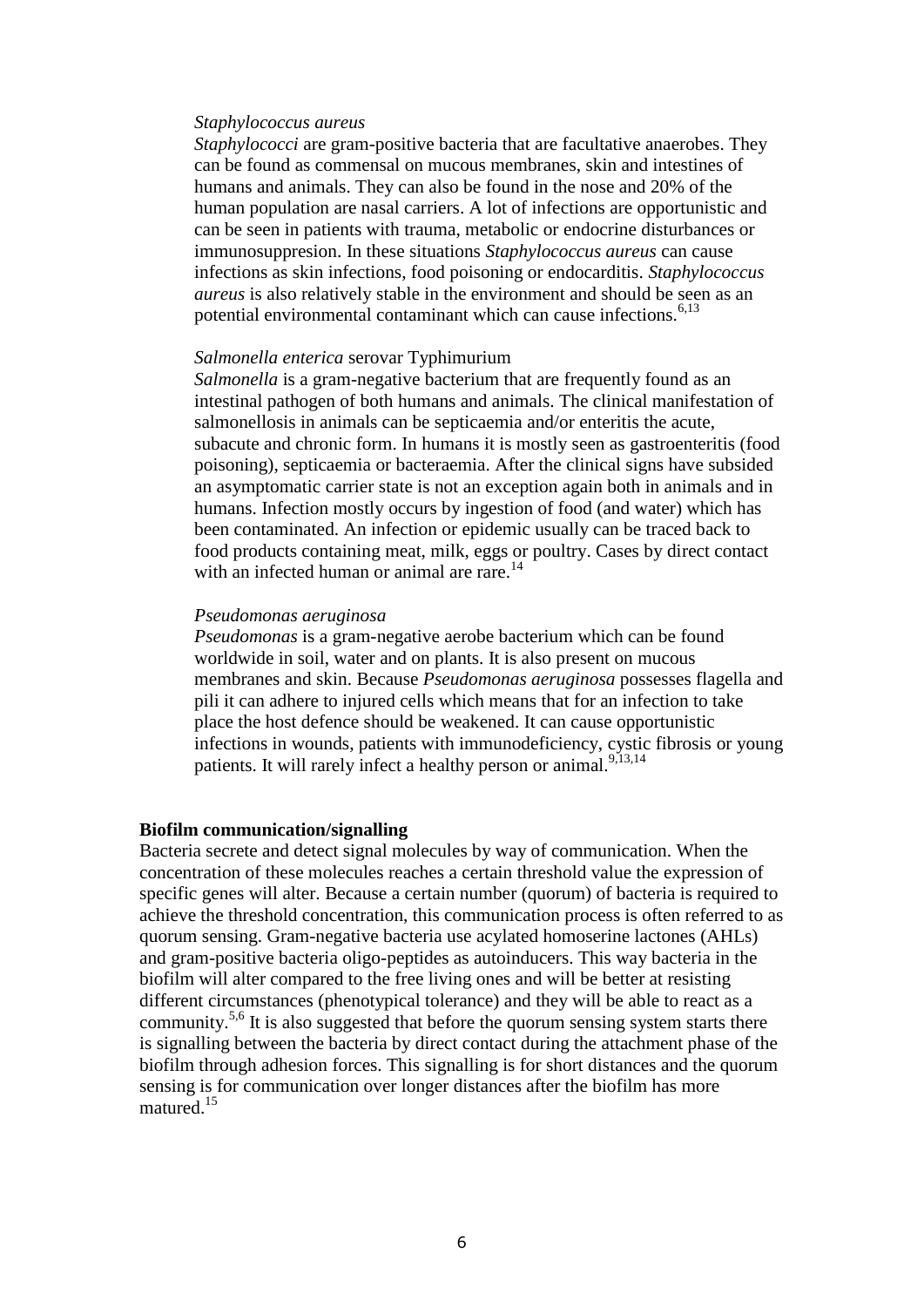### *Membrane vesicles*

Membrane vesicles are 'complex and chemically heterogenous bilayered structures derived from the outer membrane of a wide variety of gram-negative bacteria'.<sup>16</sup> Bacteria, in biofilms and planktonic ones, can release membrane vesicles which can act as virulence factors or lysis of cells in the biofilm. The membrane vesicles only occur in gram-negative bacteria and not in gram-positive ones. Membrane vesicles released from the walls of the bacteria can stay inside the biofilm and be a component of the biofilm matrix or be released into the surrounding environment. Pieces of the cell wall are entrapped in the vesicles so they might contain virulence factors. Lysis of cells can also occur as a function of the vesicles but the lysed cells must be under conditions of low nutrition and poor growth. These lysed cells will be used as nutrients and growth factors for the remaining bacteria. The membrane vesicles can contain DNA and enzymes which they can transfer to other gram-negative bacteria possibly passing on virulence and antibiotic resistance factors. The antimicrobial resistance can also be carried out by the vesicles trough binding the agents before they even come into contact with the biofilm. More specific for *Pseudomonas aeruginosa* were some strains can release membrane vesicles with β-lactamase which then can degrade β-lactam antibiotics.<sup>1,2,16,17</sup>

#### *Quorum sensing*

For a molecule to be seen as a quorum sensing signal it must meet some criteria, the amount of molecules should be dependent on the bacterial density, it should be recognized by the bacteria and affect gene transcription.<sup>18</sup> The quorum sensing communication occurs both within bacterial species and between for a mixed species biofilm. As mentioned above gram-negative and gram-positive use different molecules for their quorum sensing communication. The main goal is the same, to coordinate gene expression and react as a community. The interspecies communication is mediated by autoinducer AI-2 and the gene responsible for the production of this autoinducer is present in both gram-negative and gram-positive bacteria. Quorum sensing has also been shown to be necessary for proper biofilm formation; the biofilms of most bacteria will not mature and end at the first stages without quorum sensing.<sup>6</sup>

In gram-positive bacteria a quorum sensing inhibitor protein has been effective in the treatment and prevention of biofilm infections on intravascular and urinary catheters and orthopaedic implants. $3$  For Staphylococci the factors used for initial colonization are thought to be repressed after this first stage by the quorum sensing system and therefore, inhibition of quorum sensing in *S. aureus* is most effective in acute stages of infection. For *S. aureus* the effect of quorum sensing on gene transcription, positive or negative, seems to depend on growing conditions and this way having an influence on the development of the biofilm.<sup>12,19,20,21</sup> The quorum sensing inhibitors might have a role in anti-biofilm treatment making the biofilms more susceptible to the host immune system and the antimicrobial treatment. $^{22}$ 

### *Chromobacterium violaceum*

This bacterium is a motile gram-negative, facultative anaerobe which can be present in soil and water especially in regions with a subtropical or tropical climate. Septicaemic infections can occur in humans, dogs, pigs and sheep, mostly as an opportunistic infection. These infections are seen accordingly to the geographical occurrence of the bacterium in subtropical and tropical climate regions.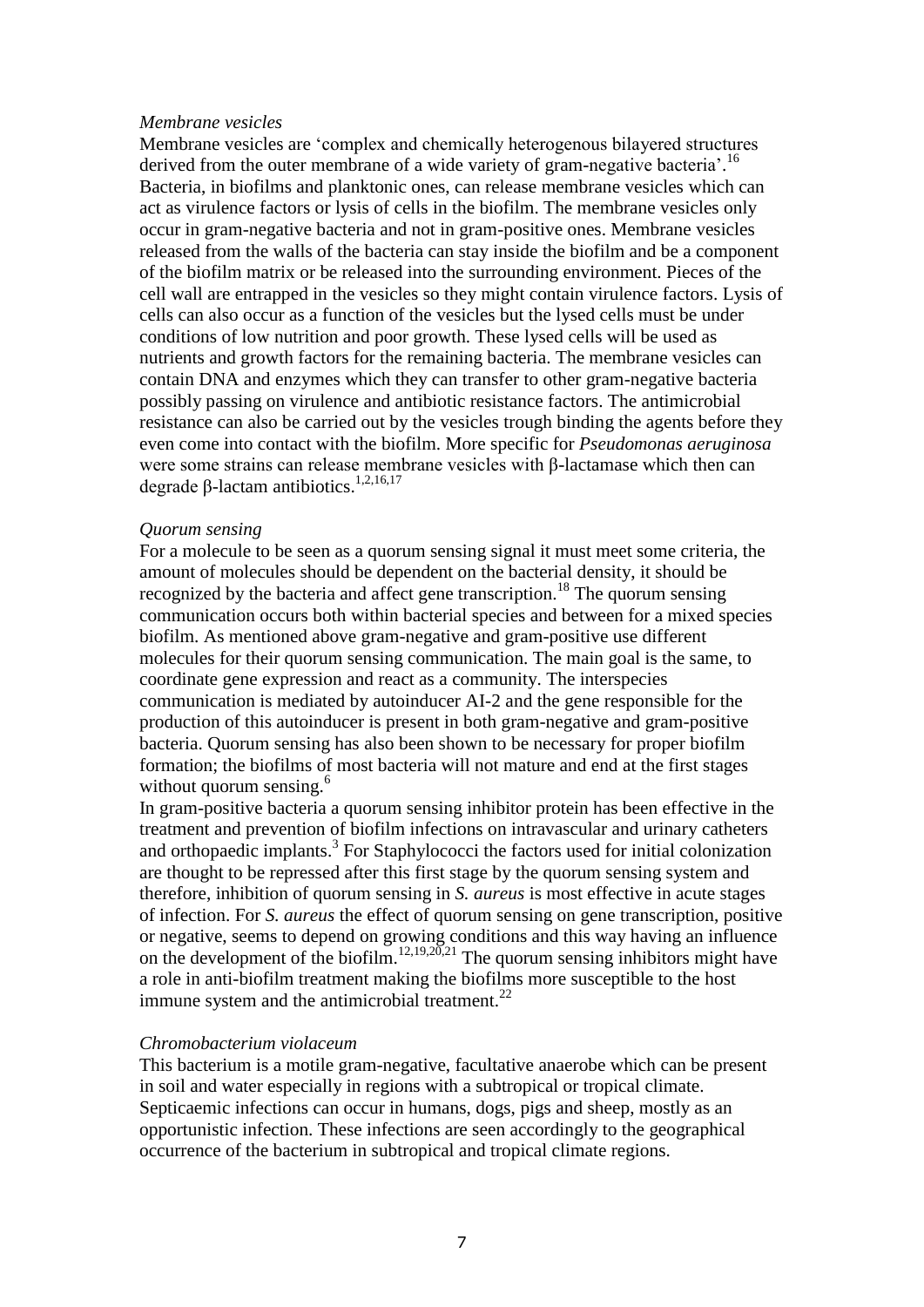In vitro the bacterium can be recognized by the production of a non-diffusible violet pigment.<sup>13,14</sup>

### **Biofilm life cycle**

The formation of a biofilm takes place in four steps. Step one and two are loose attachment to the surface, followed by actual adhesion. In Staphylococci, eDNA, resulting from bacterial lysis, is used for the adherence to a surface and the first steps of formation.<sup>10</sup> After this motility (surface projections, flagella, pili) on the surface takes place followed by formation and maturation. Dispersal of the biofilm can occur later (*figure 2*). The structure of biofilms is influenced by changes in nutrient conditions, hydrodynamic conditions, intercellular communication and can be mushroom shaped or flat.<sup>1,2,3,8</sup>

### *Biofilm formation*

The maturation phase of biofilms consists of two parts, first the intercellular aggregation and second the biofilm structuring where the mushroom-shaped towers arise from. The channels in between are filled with fluid which seem to exist to get nutrients into the deeper layers of the biofilm and allows for dispersion of cells. The channels which are formed by controlled cell death is part of the biofilm development. The remaining part of the microcolony where the lysed cells are dispersed from stays intact.12,23,24

### *Biofilm dispersal*

Biofilm dispersal can either be considered passive or active. Dispersal can be seen as passive after biofilm removal strategies (for example to control contamination or infection of indwelling medical devices or water disposal system) but can also be an active mechanism activated by the biofilm itself. Active dispersal seems to be induced to create opportunities to colonize new surfaces. Wild type biofilms release a small amount of cells under good conditions continuously and after longer periods of growth major dispersion will occur.8,25,26

### *Mechanisms / compounds dispersal*

Factors that can start the dispersal are mechanical forces, a stop in production of matrix materials and/or other detachment factors either external or coming from the biofilm itself. For the dispersal there are three different modes. First the swarming dispersal where microcolonies are releasing individual cells. Second the clumping dispersal where shedding of cells takes place in aggregates as emboli and third the surface dispersal where structures of the biofilm will be moving across a surface.  $8,12$  There are several environmental, inter- and intracellular signals that can initiate and regulate the dispersal, some are changes in nutrients, autoinducers, phage-mediated cell lysis, rhamnolipids (extracellular surfactants) or cell division at the outside surface of the biofilm.<sup>25</sup>

### *Advantages / disadvantages bacteria & medical*

The dispersal from a biofilm is an important route for pathogenic bacteria to spread from the environment to a host, between hosts and within a host. The spread from the environment to a host can be achieved through for example hands of healthcare staff and (respiratory) therapy equipment.<sup>25</sup>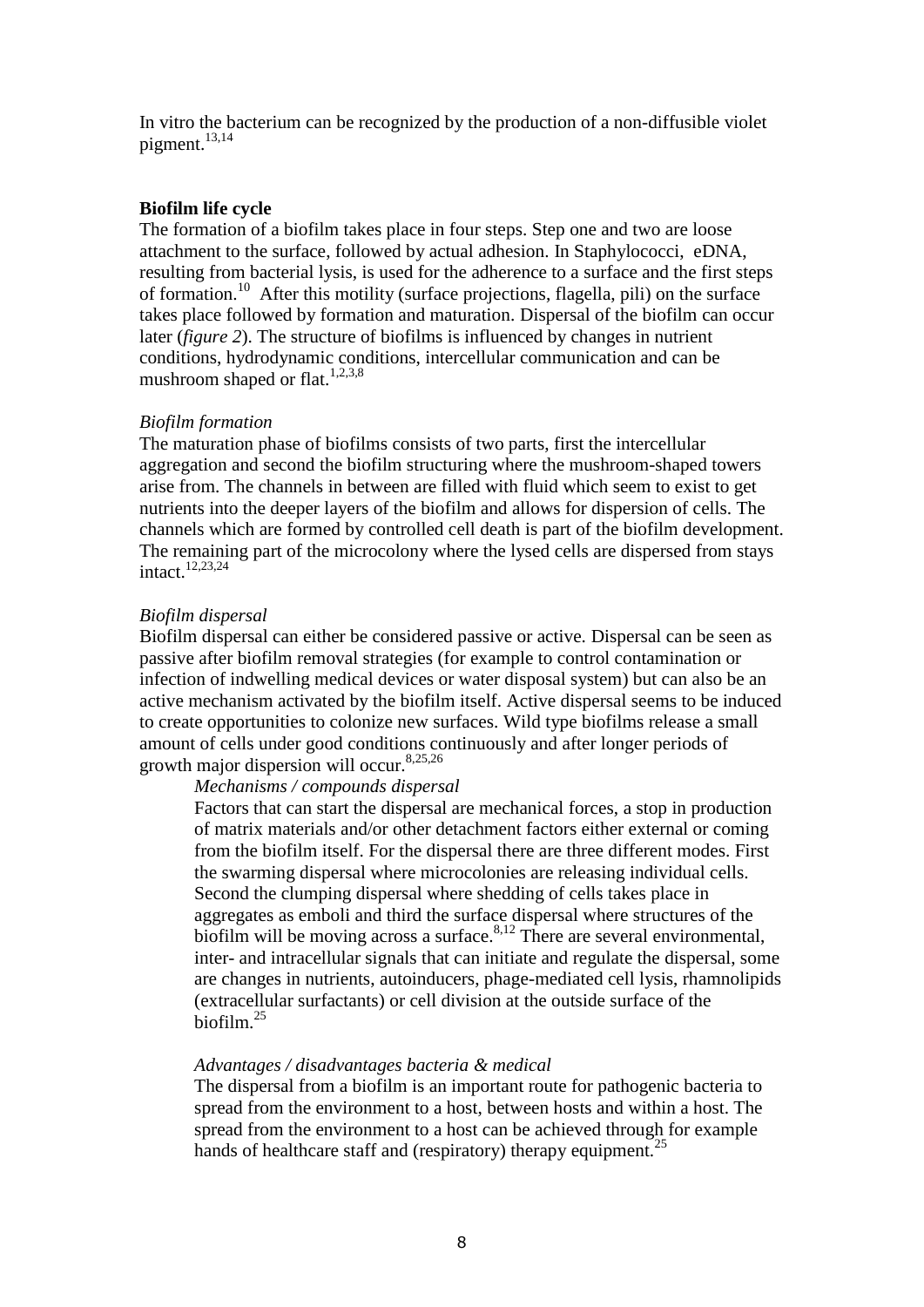During clumping dispersal the biofilm cells that are shed are still surrounded by matrix and maintain the same antimicrobial resistance as in the still attached part of the biofilm (*figure 2*). This way there will be efficient colonization and spreading of the infection to other parts and tissues of the host. For the surface dispersal strategy this applies as well and presents a challenge compared to swarming dispersal because of the higher resistance to antimicrobials. $\frac{8}{3}$  The dispersal of biofilms as a target to fight the infection is an interesting approach as loss of the biofilm will expose the individual bacterial cells to antimicrobials and the immune system of the host.<sup>3</sup>



*Fig. 2* Biofilm development and dynamic behaviors.<sup>8</sup>

### **Carvacrol**

Carvacrol is a natural phytochemical and a component of oregano, thyme and marjoram. It is used as a flavouring compound in for example, candy and baked goods.<sup>7</sup> The antimicrobial activity of carvacrol is seen as broad-spectrum and it is effective against fungi, yeast and bacteria, it was also able to inactivate dried biofilms on stainless steel.<sup>7</sup> The effect of carvacrol is biocidal, it can destabilize the cytoplasmic membrane and act as a proton exchanger (*figure 3*). It has been shown that the hydroxyl group of carvacrol is important for the antimicrobial activity.<sup>27</sup> This way the (pH) gradient across the cytoplasmic membrane will chance which will lead to depletion of ATP, a chance of the osmotic gradient and cell death. $27$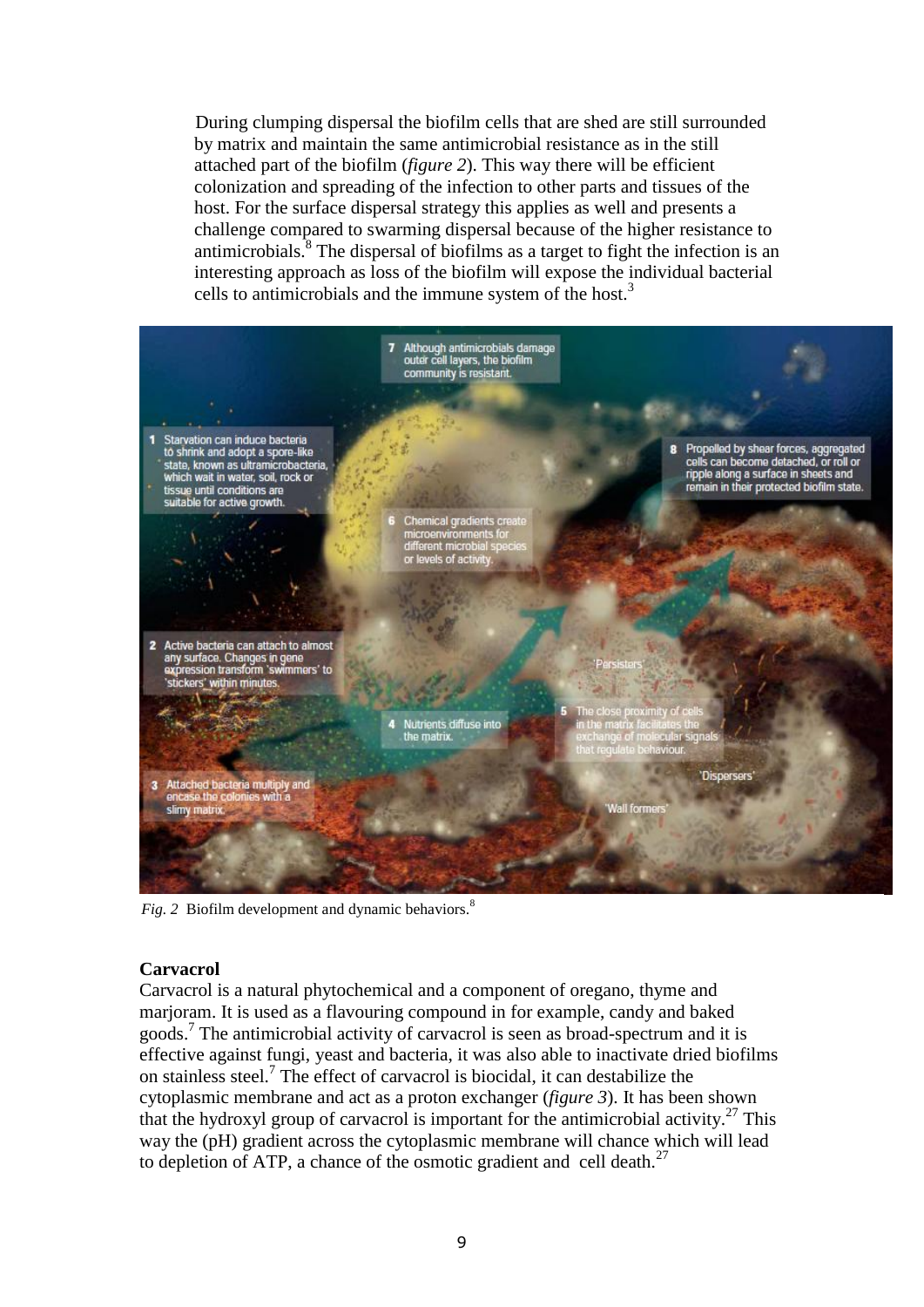Carvacrol has very strong aromatic properties which is why it has limited possibilities for the application in food preservation.<sup>7</sup>



*Figure 3* hypothesized activity of carvacrol.<sup>27</sup> Carvacrol passes the cytoplasmic membrane where it releases a proton after which it returns with a cation (here potassium) through the cytoplasmic membrane. After releasing the cation carvacrol can take up a proton and is able to pass the cytoplasmic membrane again.<sup>27</sup>

# **Aim of the project**

The aim of this project was to determine in which degree and which concentrations carvacrol exhibits an effect on mature monospecies biofilms and if there is a difference in effect of the treatment depending on the specific bacteria that formed the biofilm. Furthermore this project aimed to assess whether carvacrol possesses a quorum sensing inhibitor activity.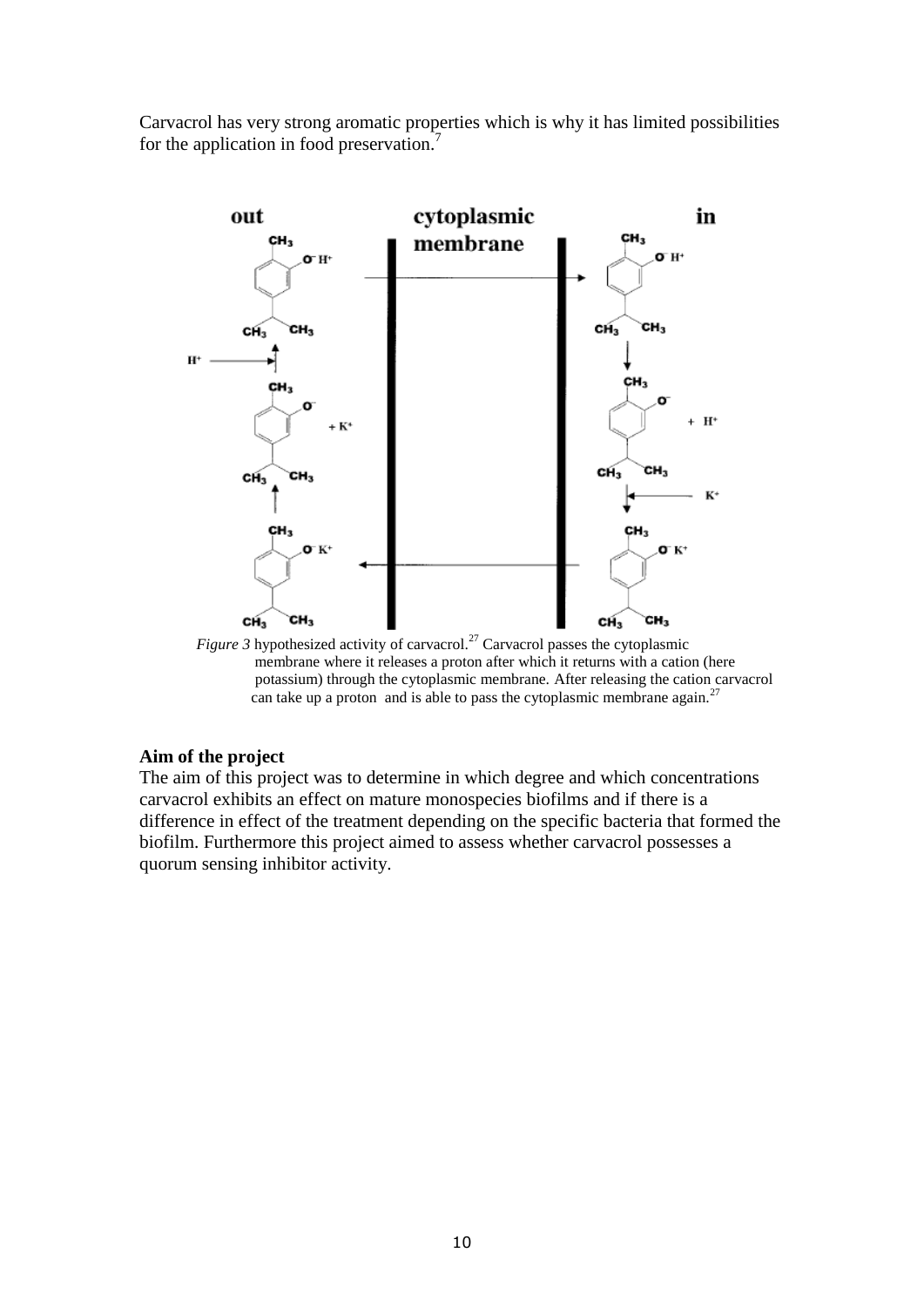# **Materials and methods**

# **Biofilm destruction assay**

This assay was carried out to determine if carvacrol can remove the biofilms of *Staphylococcus aureus* 0074*, Salmonella* enterica serovar Typhimurium DT104 and *Pseudomonas aeruginosa* and if there is a concentration dependent effect of carvacrol. For this purpose biofilms were formed after which removal was attempted by adding different concentrations carvacrol. The description of the biofilm destruction assay was carried out for each of the bacteria with some specific additions per bacteria. The additions are described after the general assay.

# *Biofilm preparation*

An overnight culture of bacteria incubated at 37ºC was prepared. The bacterial suspension was diluted with the growth medium (broth) to an OD of 0.01 at a wavelength of 590nm.

To determine the number of bacteria in the suspension used, decimal dilutions were made with phosphate buffered saline (PBS, 0.01M) and plated out on Trypton Soya Agar (TSA, Oxiod CM129 3% + 1.5% agar) plates incubated overnight at 37ºC and the colony forming units (cfu) were counted the next day.

The bacterial biofilms were grown in a 96-wells plate (flat bottom medium binding, Greiner bio-one 655101). Of the bacterial suspension 100µl was added to the wells in the 96-wells plate. There was also only Trypton Soya Broth-Glucose (TSBG, Oxoid CM 129 3% + glucose  $0.25\%$ ) added to the wells serving as a blank. All the remaining wells were filled with PBS to prevent the contents of the wells with bacterial suspension and TSBG from drying out. The 96-wells plates were incubated during 24 hours. The bacteria in the 96-wells plate were removed and the wells were washed twice with PBS to remove any loose bacteria. Formed biofilms were stained by adding crystal violet (CV) to the wells.

# *Biofilm removal*

The bacteria were removed from the 96-wells plate after the 24 hour incubation period. To the wells was added aqua dest as a blank and (negative) control. Ethanol (96%) dissolved in aqua dest was added as a control. From a 1M stock solution, concentrations carvacrol (98%, Aldrich) of 2, 4, 6 and 8mM were added as well. The 96-wells plate then was incubated for 24 hours at 20ºC without shaking.

# *Biofilm staining*

The wells were emptied and washed twice with PBS to remove loose bacteria. Staining of the biofilms was done by adding CV to the wells for a defined period, then washed three times with PBS. The bound CV was solubilized in 33% acetic acid and the OD was read on a plate reader at a wavelength of 590nm. The mean of the blank column was subtracted from columns with the treatments and 24 hour biofilm.

The assay was performed three times for *S. aureus* and *S.* Typhimurium and twice for *P. aeruginosa*.

# *Biofilm destruction assay additions per bacterium*

# *S*. *aureus* 0074

The overnight culture of *S. aureus* was prepared in TSBG. TSBG was also used to dilute the bacterial suspension to an OD of 0.01. The two 96-wells plates were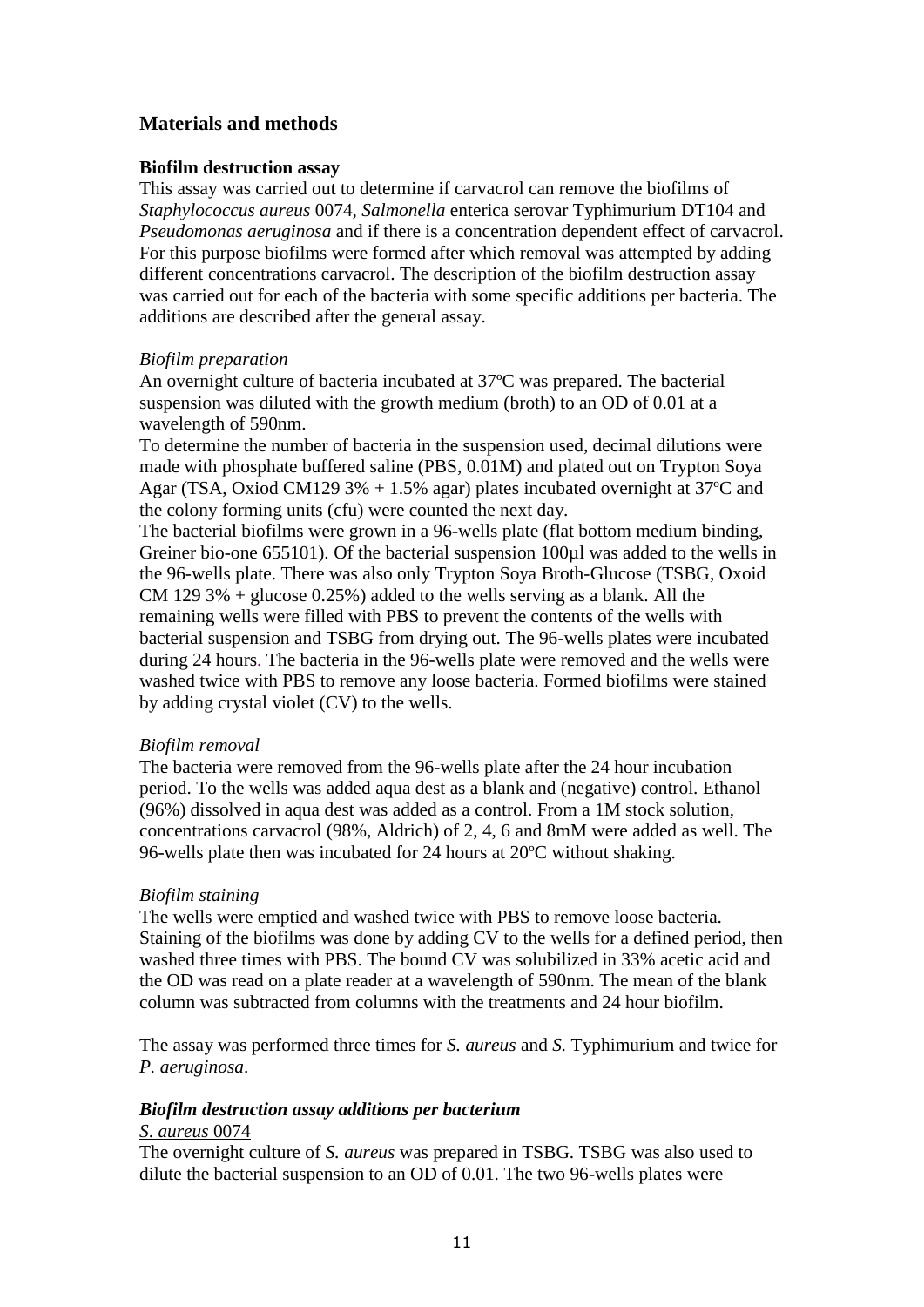incubated the first 24 hours at 37ºC on a plate shaker at 600rpm. Biofilms were stained by adding 100µl of 0.4% CV Boom (12191, colour index: 42555) for 15 minutes to the wells.

### *S*. *enterica* serovar Typhimurium DT104

The growth medium used for the *S.* Typhimurium overnight culture was Trypton Soya Broth (TSB, Oxoid CM 129 3%) and for forming the biofilms 1/20 diluted TSB. The first 24 hour incubation period at 25ºC was performed without shaking. The staining of the biofilms was done by adding 100µl methanol for 15 minutes after washing twice with PBS. Then 0.25% CV (Klinipath, 1170, colour index: 42555) was added for 10 minutes.

### *P. aeruginosa*

The *P. aeruginosa* assay was carried out the same way as the assay used for *S.* Typhimurium except that 0.25% CV (Klinipath) was added for 5 minutes.

# **Quorum sensing inhibitor activity assay**

The bacterium used for this assay was *Chromobacterium violaceum* ATCC 12472. This bacterium produces a violet pigment when the bacteria are signalling through quorum sensing. As the quorum sensing decreases the production of the violet pigment will decrease as well and can be used this way to determine the amount of quorum sensing.

An overnight culture of *C. violaceum* was made in Luria Bertani (LB, trypton1%, yeast 0.5%, NaCl 0.5%) broth at 26ºC and was diluted until an OD of 0.01 was reached (590nm).

To determine the number of bacteria present in the suspension used, decimal dilutions were made in PBS and plated out on LB agar plates and incubated 48 hours at 26ºC. After the incubation period the colony forming units (cfu) were counted.

A range of carvacrol concentrations in LB was set up as follows. 1M stock solution of carvacrol was made by adding 157µl carvacrol to 843µl ethanol. Stock solution was added to 10ml portions of LB broth to achieve concentrations of 0, 0.1, 0.2, 0.3, 0.4, 0.5, 0.6 and 0.8mM. All bottles were inoculated with 10µl of *C. violaceum* and incubated for 72 hours at 26ºC.

# *Bacteria count*

The number of surviving bacteria in each concentration of carvacrol was determined by performing serial decimal dilutions from the bacterial suspension of all eight bottles and plating out on LB agar plates. After incubation for 48 hours at 26ºC the cfu were counted and used to calculate the cfu per ml of the bacterial suspensions.

# *Violacein measurement*

Of every bacterial suspension 4ml was centrifuged for 3 minutes at 13.000*g* and the supernatant was removed. The pellet was resuspended in 200 $\mu$ l LB broth and 200 $\mu$ l 10% SDS (1g SDS in 10ml aqua dest) was added and left for 5 minutes at room temperature. A blank sample was included as well. After the 5 minutes waiting time 900 $\mu$ l n-BuOH (H<sub>2</sub>O saturated) was added and then centrifuged for 5 minutes at 13.000*g*. The supernatants were transferred to a 96-wells plate and read on a plate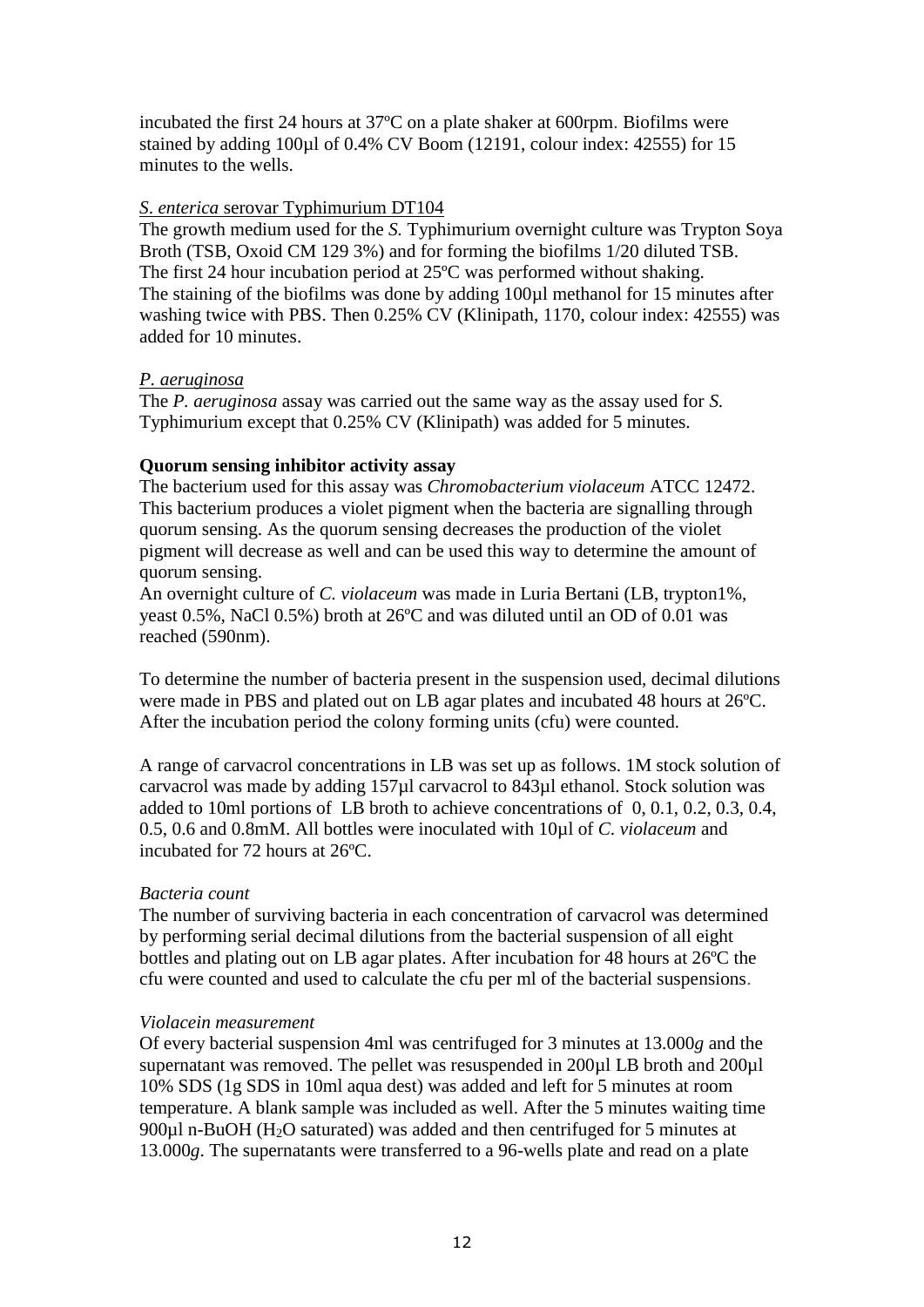reader (Versa max tunable microplate reader) at a wavelength of 590nm and the averages corrected for the average of the blank samples.

The entire assay was performed three times for *C. violaceum*.

# **Statistical analysis**

The data were compared with a one way ANOVA carried out in Excel (2003). The treatments consisting of aqua dest and each concentration carvacrol were compared to the 24 hour biofilm and differences are statistically significant if  $p < 0.05$ . In case of p < 0.05 for the ANOVA a Dunnett's two-sided post hoc test was used to determine which treatment was significantly different in SPSS 16.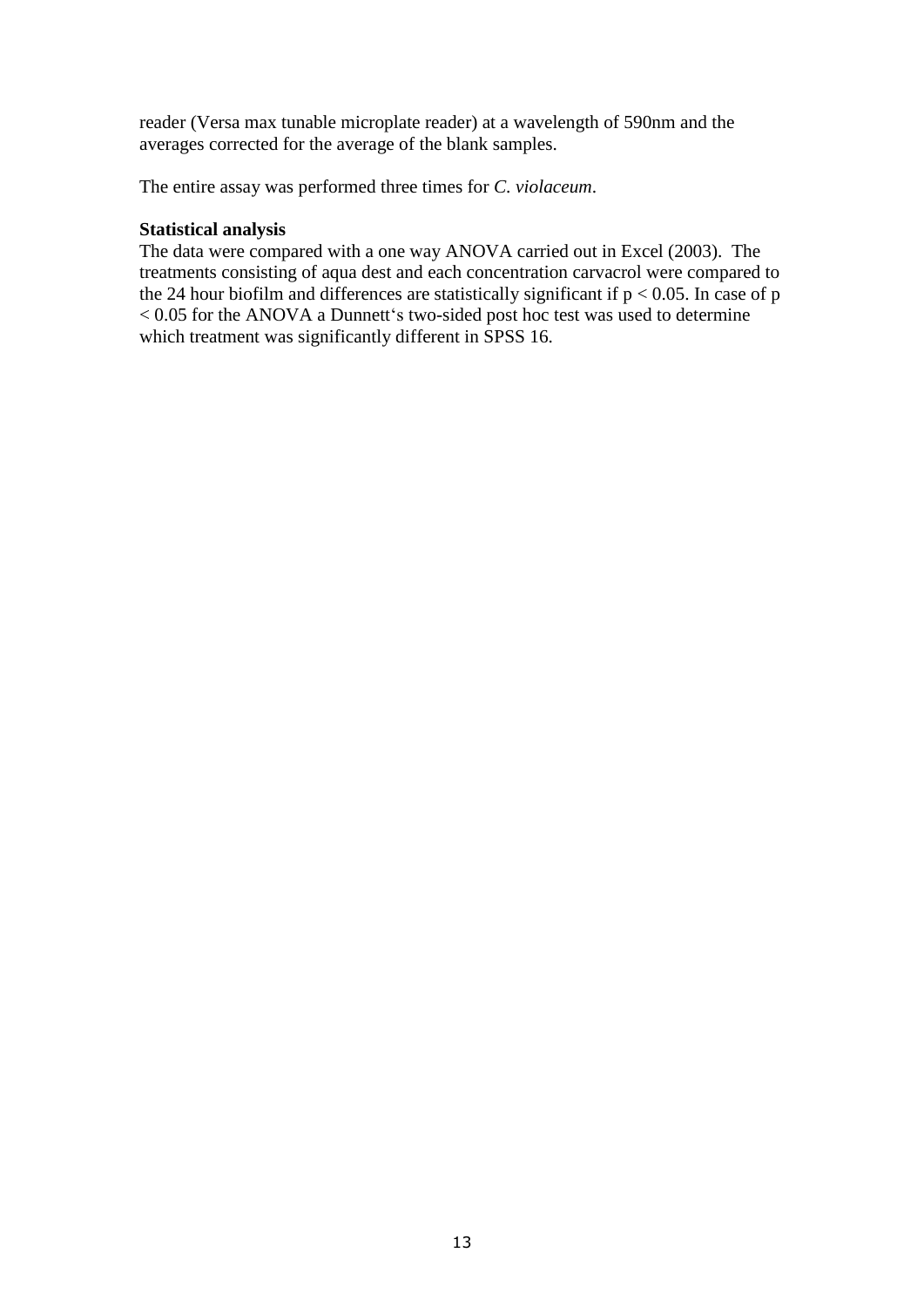# **Results**

### **Biofilm destruction assay**

#### *S*. *aureus* 0074

The biofilm destruction assay was carried out three times for *S. aureus*. The results are shown as percentages and as absolute OD values in *figures 4* and *5*.



*Fig. 4* **Average of three biofilm destruction assays for** *S.* **aureus 0074. The biofilms are expressed as a percentage of the 24 hour biofilm with a ± SEM. Significant differences compared to the 24h biofilm are indicated with different letters (p < 0.05).**



*Fig. 5* **Average of three biofilm destruction assays for** *S.* **aureus 0074. The OD at a wavelength of 590nm is shown as the amount of biofilm with ± SEM. Significant differences compared to the 24h biofilm are indicated with different letters (p < 0.05).**

The results for *S. aureus* in *figures 4* and *5* both show a decrease in the amount of biofilm for all treatments compared to the 24 hour biofilm. The biofilm removal effect is higher for the treatment with aqua dest, 0mM, 2mM and 4mM carvacrol than for the 6 and 8mM carvacrol.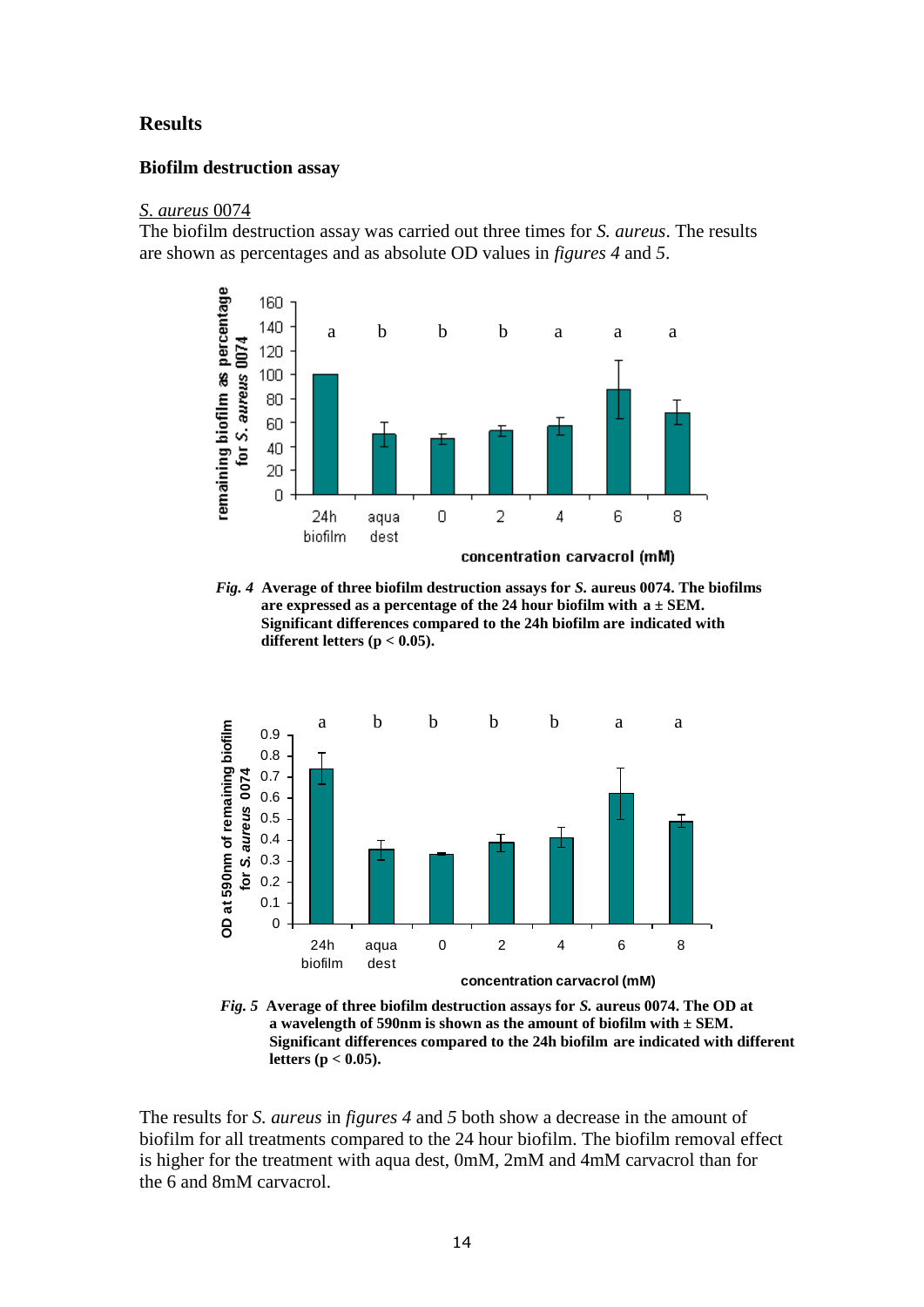For both the results as percentages and as absolute OD values  $p < 0.05$  indicating a significant difference in the effect of biofilm destruction for the used treatments compared to the 24 hour biofilm. For the biofilms as percentages there is a significant effect for the aqua dest, 0mM and 2mM carvacrol. The results as OD values have a significant effect for the treatments with aqua dest, 0mM, 2mM and 4mM carvacrol  $(p < 0.05)$ .

## *S. Typhimurium DT104*

The averages of the results of the three *S.* Typhimurium DT104 biofilm destruction assays are shown in percentages and as absolute OD values (*figures 6* and *7*).









In the results for the biofilms as percentages as well as for the OD values (*figures 6* and *7*) the same trend is occurring. Compared to the 24 hour biofilm the treatment with aqua dest, 0mM and 2mM carvacrol show a very slight reduction in biofilm, which is not significant ( $p > 0.05$ ).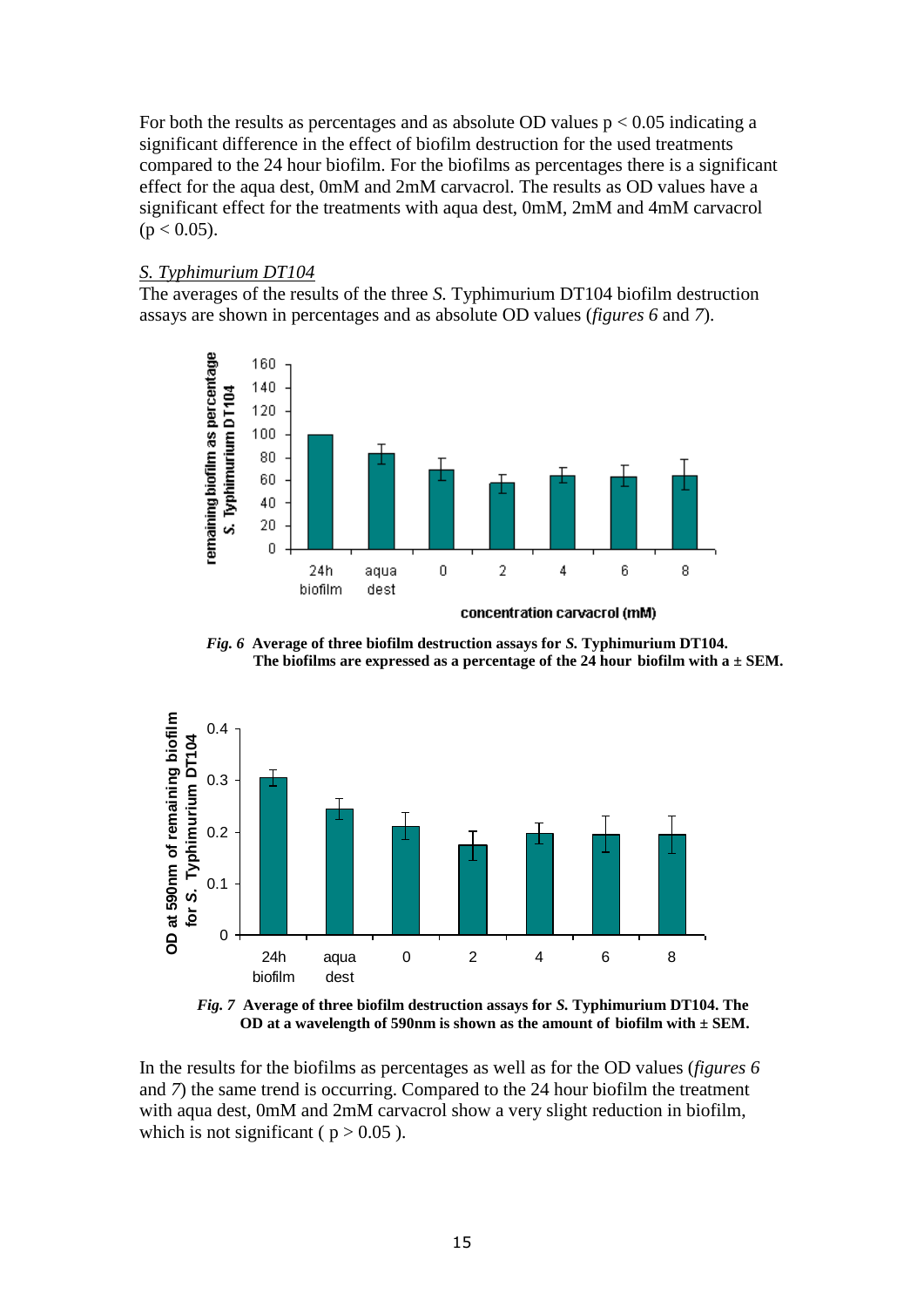## *P. aeruginosa*

The biofilm destruction assay was carried out two times for *P. aeruginosa*. The results are shown in *figures 8* and *9* as percentages and OD values respectively.



*Fig. 8* **Average of two biofilm destruction assays for** *P. aeruginosa***. The biofilms are expressed as a percentage of the 24 hour biofilm with a ± SEM.**



 *Fig. 9* **Average of two biofilm destruction assays for** *P***.** *aeruginosa***. The OD at a wavelength of 590nm is shown as the amount of biofilm with ± SEM.**

The results show a decrease in biofilm for all the treatments. There are some differences in effect on biofilm destruction with 2mM carvacrol being the least effective.

For the results as percentages and as OD values  $p > 0.05$  meaning there are no significant differences in the biofilm destruction ability of the treatments.

# **Quorum sensing inhibitor activity assay**

# *C. violaceum* ATCC 12472

The quorum sensing inhibitor activity assay was carried out three times for *C. violaceum*. The results are shown in *figures 10* and *11* as percentages and absolute values for the OD of the violacein protein and as absolute values for the number of bacteria present (log cfu/ml).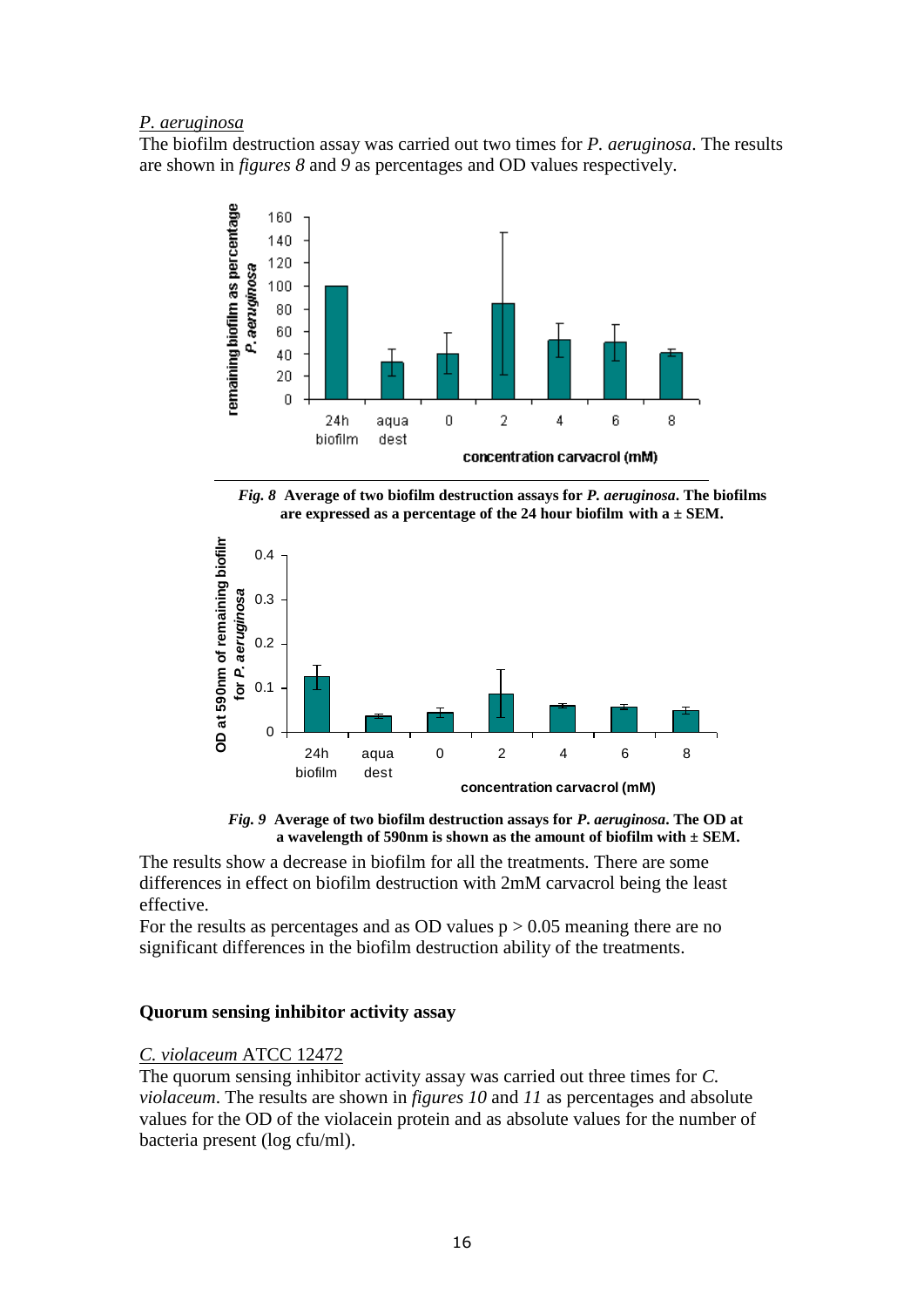

*Fig. 10* **Average of three quorum sensing inhibitor activity assays for** *C. violaceum.* **The amounts of produced violacein protein per concentration carvacrol are expressed as a percentage of the 0mM concentration and the log of the cfu per ml of the bacterial suspension is shown as a line. Both the data have a ± SEM. Significant differences are indicated by different letters (p < 0.05)**



**concentration carvacrol (mM)** *Fig. 11* **Average of three quorum sensing inhibitor activity assays for** *C. violaceum.* **The OD at a wavelength of 590nm is shown as the amount of violacein protein with ± SEM (bars) and the log of the cfu per ml of the bacterial suspension is shown as the line with ± SEM. Significant differences are indicated by different letters (p < 0.05)**

Violacein production for both the absolute values and as a percentage shows a decrease as the concentration of carvacrol rises. Violacein production is not signicanlty changed at 0.1 mM carvacrol and is significantly reduced from 0.2 mM carvacrol upwards ( $p < 0.05$ ). The number of bacteria does not decrease up to 0.4mM carvacrol and decreases significantly from  $0.5$ mM carvacrol concentration ( $p < 0.05$ ).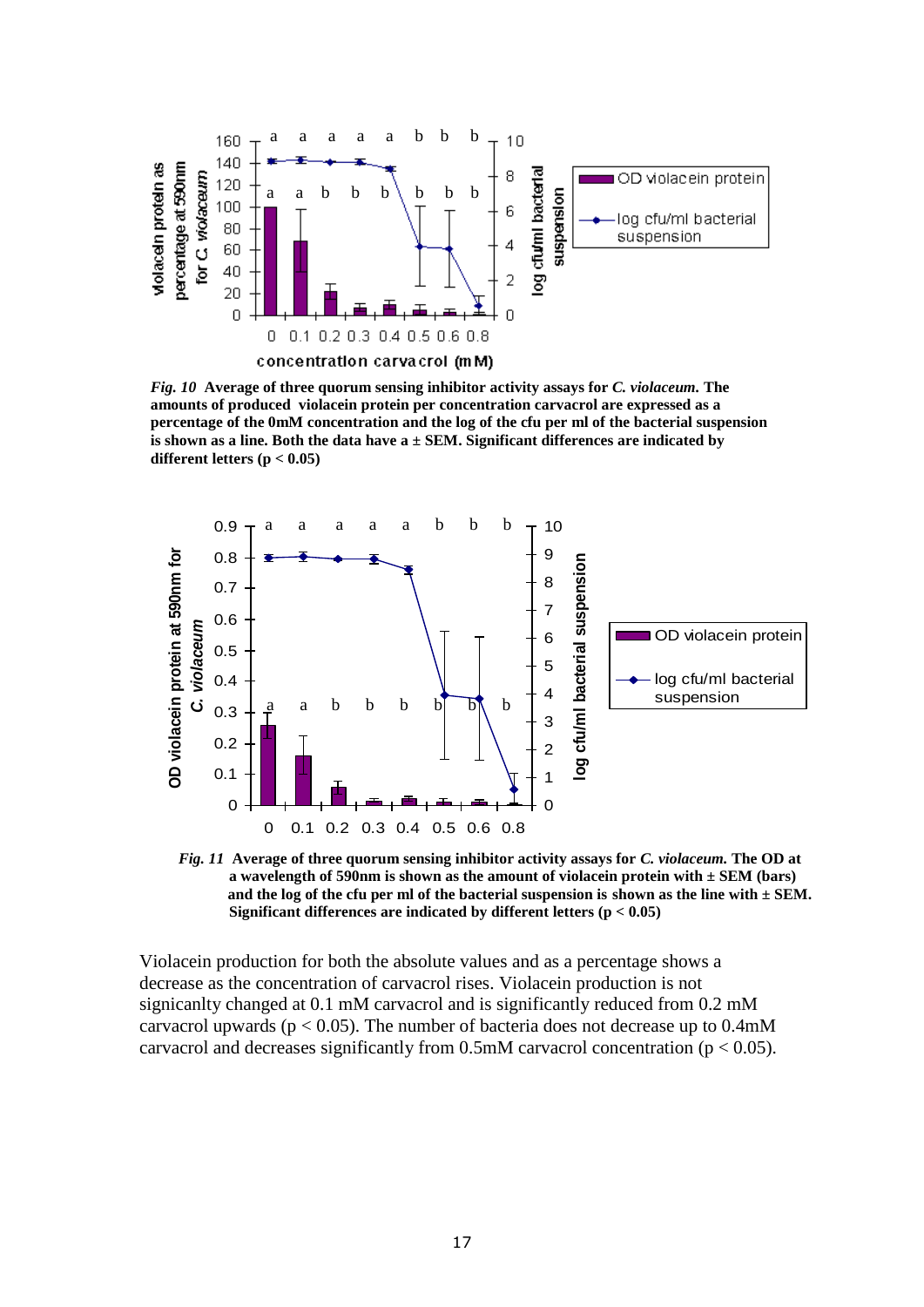# **Discussion**

## **Biofilm destruction assays**

The absolute values for the biofilms of *P. aeruginosa* are low compared to the biofilms formed by *S. aureus* and *S.* Typhimurium. The reason for the low absolute biofilm values should be examined by performing more assays with this bacterium. Due to time constraints the biofilm destruction assay for *P. aeruginosa* was only performed twice compared to three times for the other two bacteria. To be able to make a good comparison the assay should be repeated for Pseudomonas.

For the *S. aureus* biofilm assays the results showed a significant decrease of a 24 hours biofilm for the absolute values for the concentrations carvacrol of 0, 2 and 4mM and as percentages for the 0 and 2mM carvacrol. Adding aqua dest for 24 hours also showed a significant decrease in formed biofilm. The higher concentrations carvacrol of 6 and 8mM might have killed all the bacteria entrapping them in the formed biofilm. With the 0, 2 and 4mM concentrations the bacteria might still be alive but experience such a decrease in environmental conditions that they started shedding from the biofilm. Before the biofilms are stained in the assay the wells are washed to remove all the loose bacteria. To determine whether there is a difference in composition and ratio live/dead bacteria in the biofilms for the different concentrations carvacrol a live/dead stain could be carried out.

Adding the carvacrol concentrations to biofilms of *P. aeruginosa* and *S.* Typhimurium did not show a significant difference or decrease in the amount of biofilm. As discussed above for *P. aeruginosa* there might not have been enough biofilm present to be able to detect a significant difference and it might be useful here as well to determine the number of actual live bacteria present in the biofilm after the treatments with carvacrol. The absolute values for the biofilms formed by *S.* Typhimurium are high enough to be able to detect a significant decrease but here a live/dead stain could also help determine if the cells in the biofilm are really not affected by the carvacrol or they did (partly) get killed and were therefore not shed by the biofilm.

The results for *S. aureus* are obtained under in vitro conditions and if there is an actual effect in vivo needs to be examined. Consideration should also be given to the fact that in vivo most biofilms are not monospecies and the effect on a mixed species biofilm might be different also the environmental conditions that will differ in vivo and one bacterium might make different types of a biofilm under different conditions. The carvacrol itself probably will not remove an entire biofilm but might be able to give antibiotics more effect on the bacteria in the weakened biofilm or destroy the bacteria that are loosened from it. The loosened bacteria might also present danger to the host as they can lead to embolism or potentially spread the infection so it becomes systemic.

# **Quorum sensing inhibitor activity assay**

The 0.2, 0.3 and 0.4mM carvacrol seem to have an effect that is quorum sensing inhibiting as for these concentrations there is no significant decrease in the number of bacteria but there is a decrease in violacein production which cannot have been caused by fewer bacteria present.

If the quorum sensing inhibiting effect can be extrapolated to other bacteria that make use of the same quorum sensing system as *Chromobacterium violaceum* ATCC 12472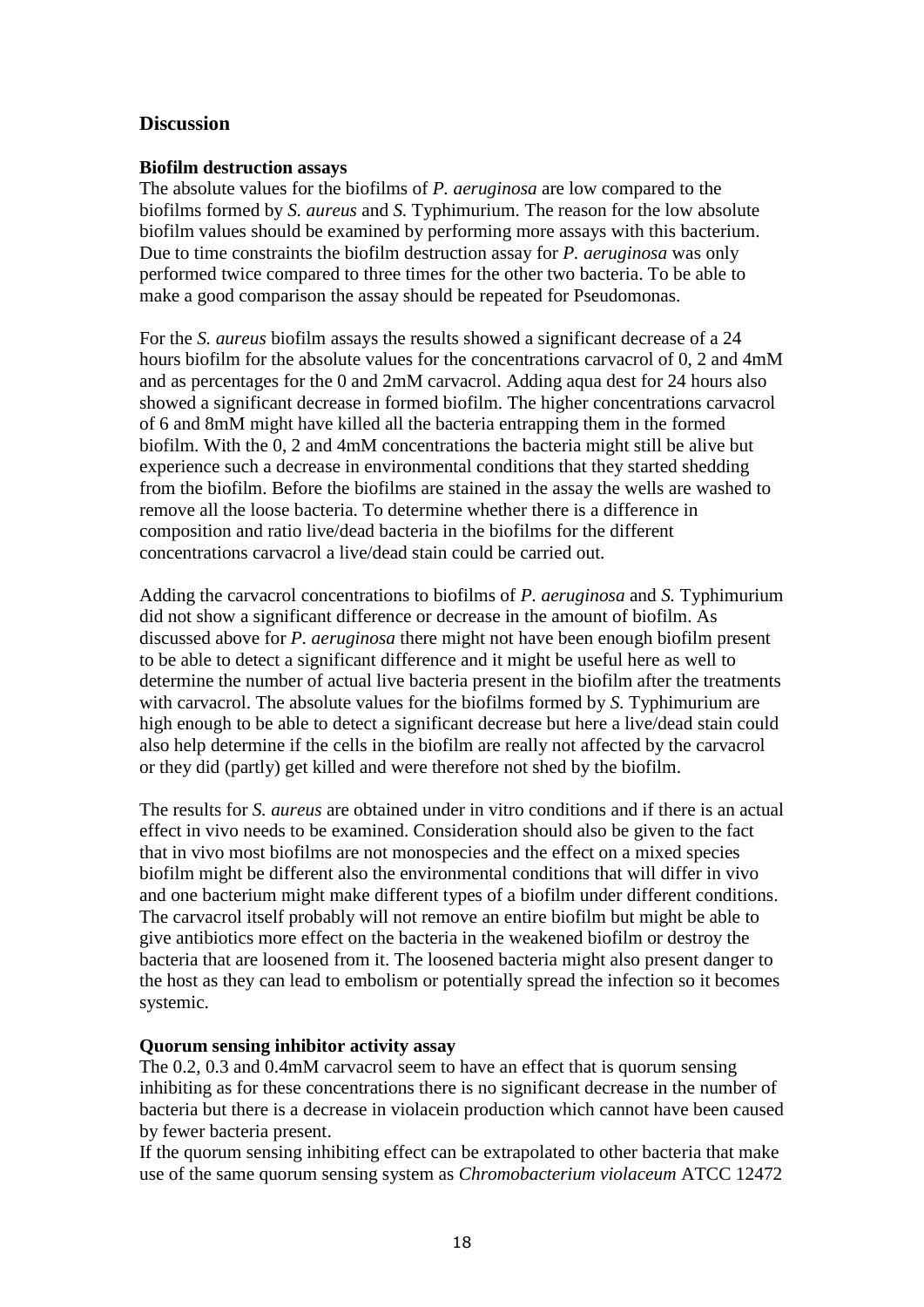does need to be examined, but that carvacrol does inhibit quorum sensing in this bacterium is shown. *C. violaceum* uses autoinducer AI-2 for quorum sensing and this autoinducer is used in gram-negative and gram-positive bacteria meaning that carvacrol possibly can inhibit quorum sensing in different bacteria.<sup>6,28</sup> Quorum sensing is used to form a biofilm in the initial stages but also plays a role in the mature biofilm and in the expression of virulence factors in both gram-negative and gram-positive bacteria. The assay was carried out on bacteria growing in broth and not growing in a biofilm. There might also be a difference of the quorum sensing inhibition by carvacrol for the biofilm mode of growth.

In case of the formation of a biofilm the quorum sensing inhibiting properties might be useful to combine with antibiotic therapy as antibiotics can sometimes induce biofilm formation in some pathogens and might be prevented by combining the treatments.<sup>22</sup> But here as well the results of these assays were obtained in vitro an it might be very difficult to predict how the quorum sensing inhibiting properties of carvacrol will be in vivo as the quorum sensing pathways used by pathogens are very complex. In vivo experiments also need to be carried out as to determine the actual biological activity/availability in the host(tissue). Because of the complexity of the quorum sensing pathways it also should be considered what other effects inhibition can have during the formation and maturation of a biofilm. For example for *S. aureus* the quorum sensing system is repressed in a mature biofilm and is active during dispersal so inhibition might not have any effect on a mature biofilm but only in the first stages of development, making it more difficult to treat and if used for this type of bacterium to be sure that the infection is in an early state.<sup>19</sup> Furthermore the effect of quorum sensing in a biofilm seems to be highly dependent on the environmental conditions making it even more difficult to predict the effect of it's inhibition under different circumstances and in a host.

The inhibition of quorum sensing might be a good target as the bacteria themselves don't experience any loss of growth due to the inhibition so it is believed that there won't be any fast development of resistance against quorum sensing inhibiting compounds.<sup>10</sup> In combination with antibiotic treatment it might prevent an active infection going into biofilm state in a host.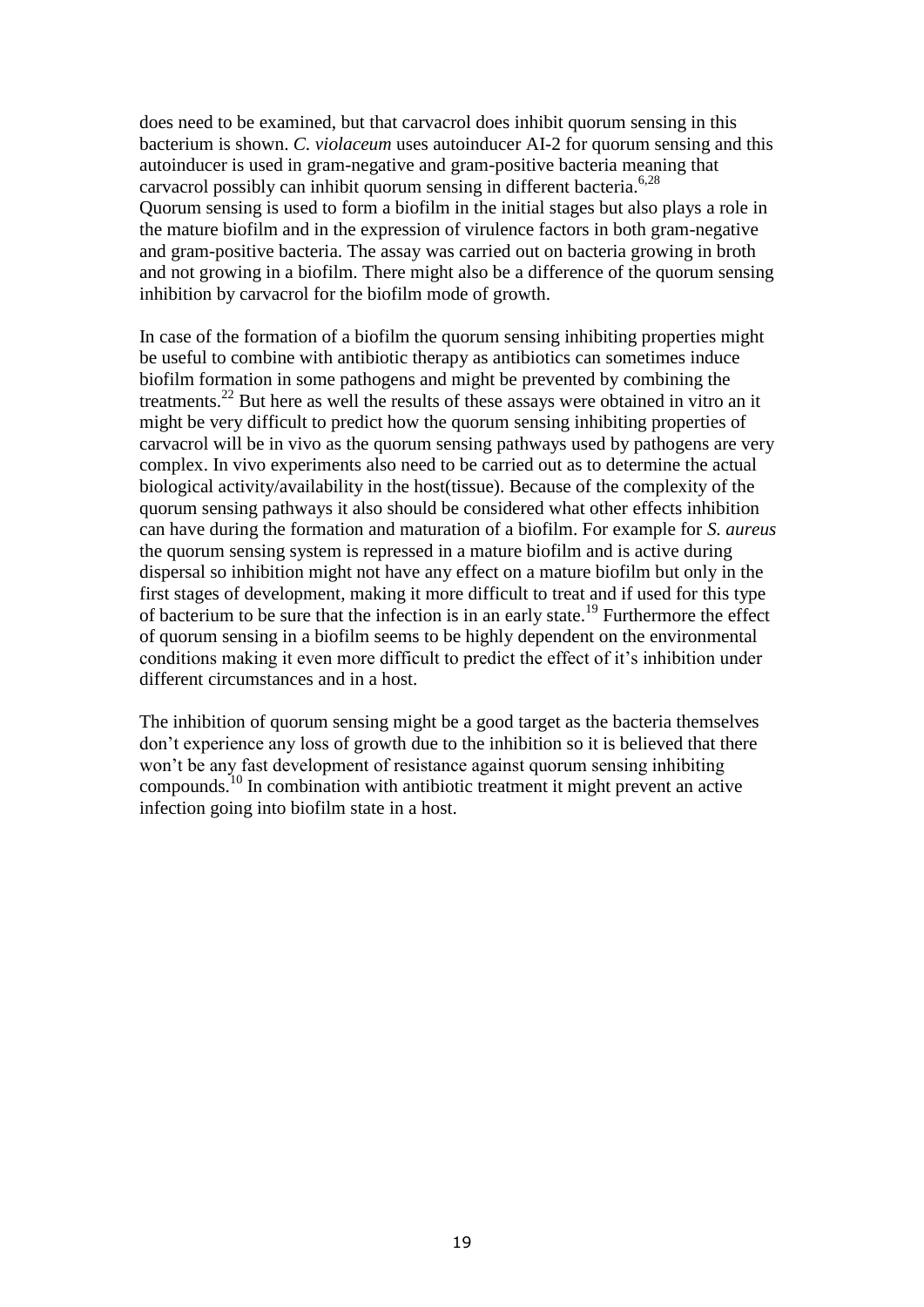# **Conclusion**

Carvacrol did not have a significant effect on in vitro mature biofilms formed by *Salmonella enterica* serovar Typhimurium DT104 and *Pseudomonas aeruginosa* for concentrations up to 8mM. For the mature biofilm formed by *S*taphylococcus *aureus*  0074 there was a significant reduction of biofilm for concentrations carvacrol up to 4mM. These results were obtained from assays with monospecies biofilms.

At concentrations higher than 0.2mM carvacrol reduces the production of violacein of *Chromobacterium violaceum* ATCC 12472 and inhibits violacein production induced by quorum sensing in this bacterium. For concentrations carvacrol between 0.2 and 0.4mM the number of viable bacteria present was not significantly decreased indicating that the decrease in violacein production is not caused by fewer bacteria being present.

Carvacrol shows promise in the area of quorum sensing inhibition. Whether the results of the in vitro tests can be extrapolated to in vivo must be researched further and as well if the quorum sensing inhibition action of carvacrol also has an effect on bacteria other than *Chromobacterium violaceum* ATCC 12472 which make use of the same quorum sensing system.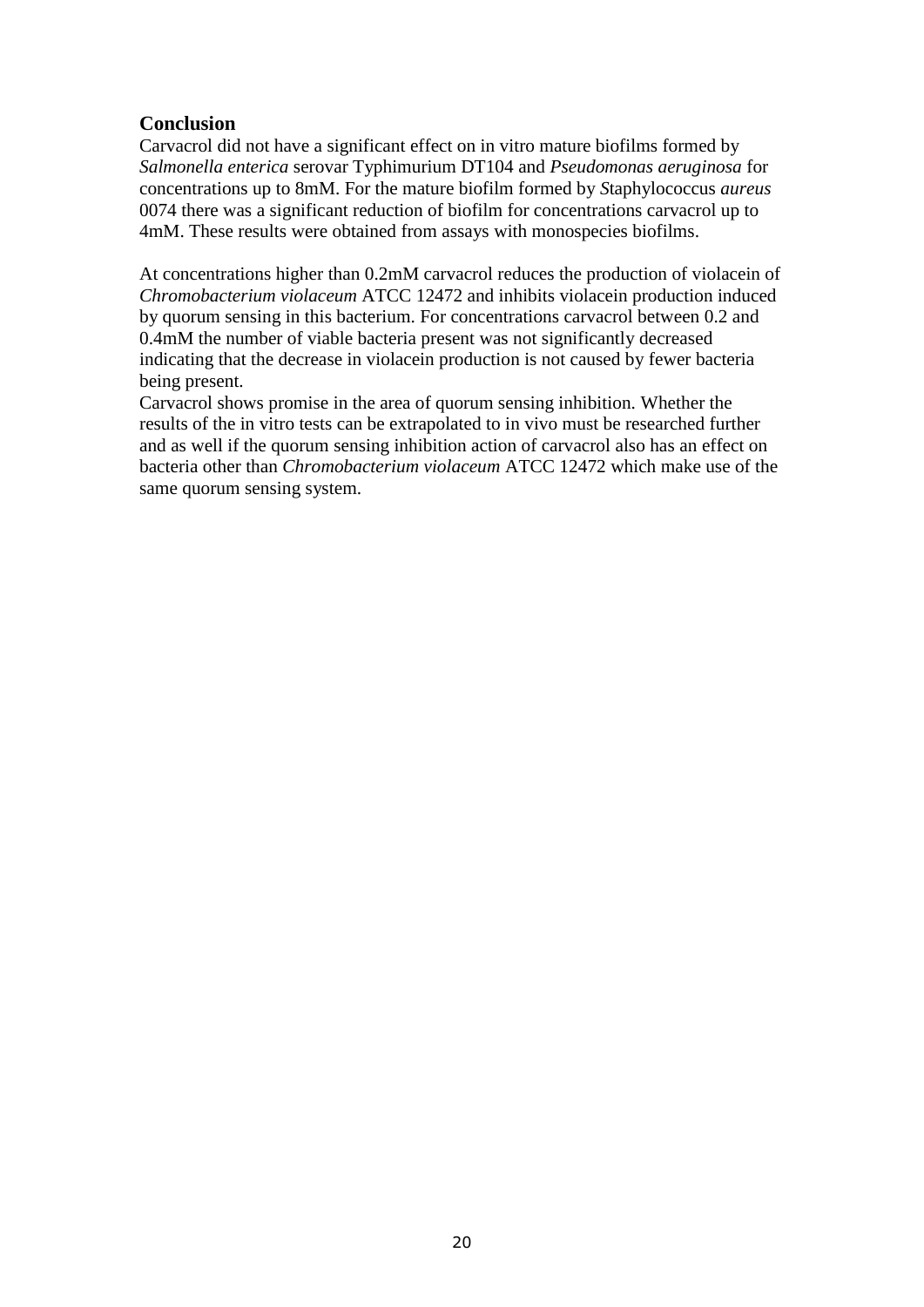# **Acknowledgements**

I want to thank my supervisors, Sara Burt and Edwin Veldhuizen, for their time and dedication during the project and for all their help and patience during the finishing stages of this research project.

Another special thanks is for Betty who was willing to give her time and help which was tremendous in figuring out the best protocol for some of the assays that where performed. Without her help this would not have been such a success.

Also I want to thank all the members of the microbiology lab for their help and assistance and willingness to answer all my questions where needed and making me familiar with the lab, especially Ali and Angèle.

And all the members of the IRAS-VPH division for their helpfulness.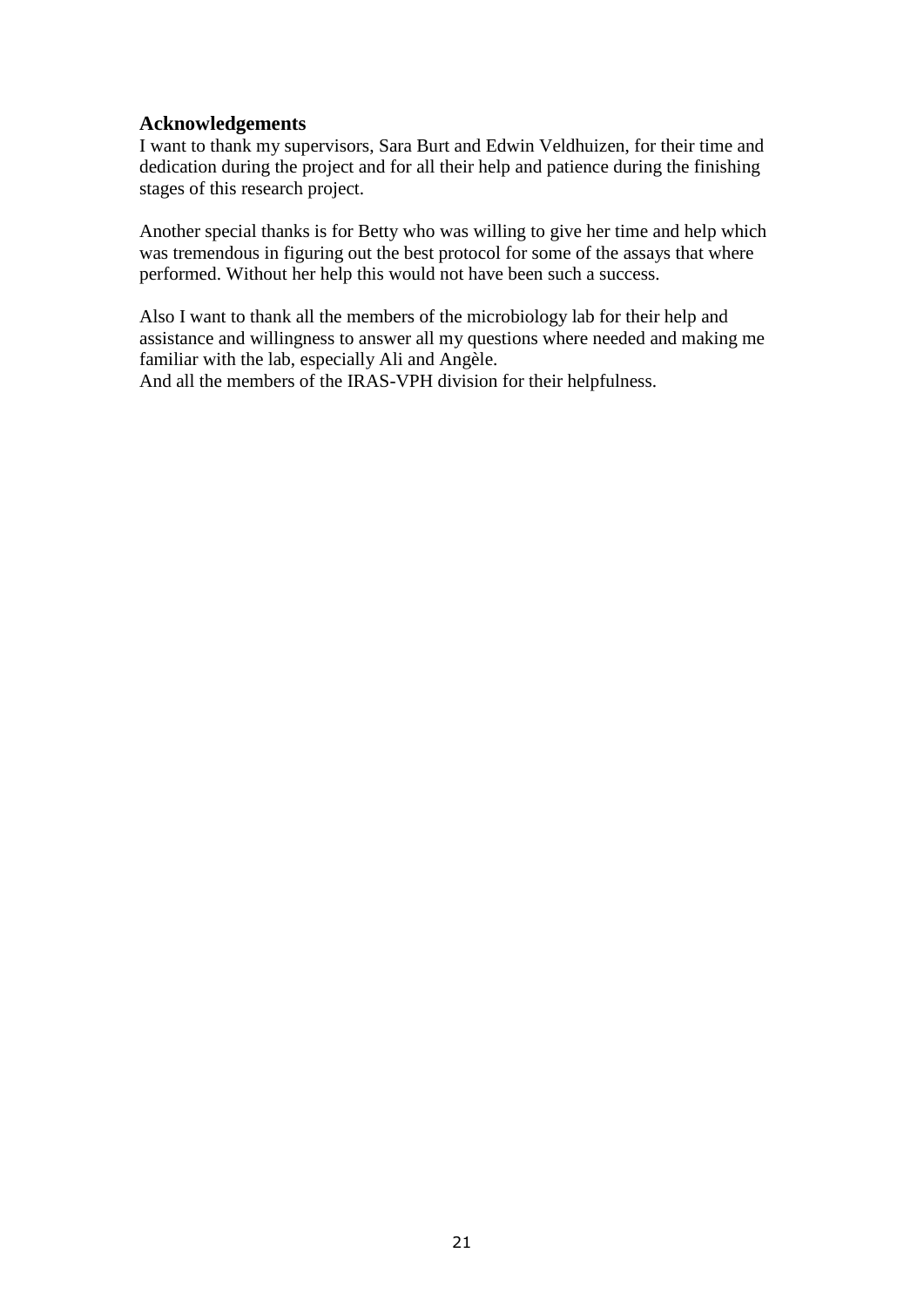# **References**

- 1. SMIRNOVA, T.A, DIDENKO, L.V., AZIZBEKYAN, R.R, ROMANOVA, YU.M. (2010) Structural and functional characteristics of bacterial biofilms. *Microbiology* **79**, 413-423.
- 2. FLEMMING, H-C., WINGENDER, J. (2010) The biofilm matrix. *Microbiology* **8,** 623-633.
- 3. FRANCOLINI, I., GIAFRANCO, D. (2010) Prevention and control of biofilm-based medical-device-related infections. FEMS *Immunology Medical Microbiology* **59**, 227-238.
- 4. MAH, T-F. C., O'TOOLE, G.A. (2001) Mechanisms of biofilm resistance to antimicrobial agents. *Trends in microbiology* **9**, 34-39.
- 5. LAZAR, V. (2011) Quorum sensing in biofilms How to destroy the bacterial citadels or their cohesion/power? *Anaerobe*, doi:10.1016/j.anaerobe.2011.03.023
- 6. MILLER, M.B., BASSLER, B.L. (2001) Quorum sensing in bacteria. *Annual Reviews Microbiology* **55**, 165-199.
- 7. KNOWLES, J.R., ROLLER, S., MURRAY, D.B., NAIDU, A.S. (2005) Antimicrobial action of carvacrol at different stages of dual-species biofilm development by *Staphylococcus aureus* and *Salmonella enterica* serovar Typhimurium. *Applied and Environmental Microbiology* **71**, 797-803.
- 8. HALL-STOODLEY, L., COSTERTON, J.W., STOODLEY, P. (2004) Bacterial biofilms: from the natural environment to infectious diseases. *Nature reviews microbiology* **2**, 95-108.
- 9. KARATAN, E., WATNICK, P. (2009) Signals, regulatory networks, and materials that build and break bacterial biofilms. *Microbiology and Molecular Biology Reviews* **73**, 310-347.
- 10. FEY, P.D. (2010) Modality of bacterial growth presents unique targets: how do we treat biofilm-mediated infections? *Current Opinion in Microbiology* **13**, 610-615.
- 11. COSTERTON, J.W., STEWART, P.S, GREENBERG, E.P. (1999) Bacterial biofilms: a common cause of persistent infections. *Science* **284**, 1318-1322.
- 12. OTTO, M. (2008) Staphylococcal biofilms. *Current topics in Microbiology and Immunology* **322**, 207-228.
- 13. QUIN, P.J., MARKEY, B.K., LEONARD, F.C., FITZPATRICK, E.S., FANNING, S., HARTIGAN, P.J. (2011) *Veterinary microbiology and microbial disease*, 2nd edition, Wiley-Blackwell.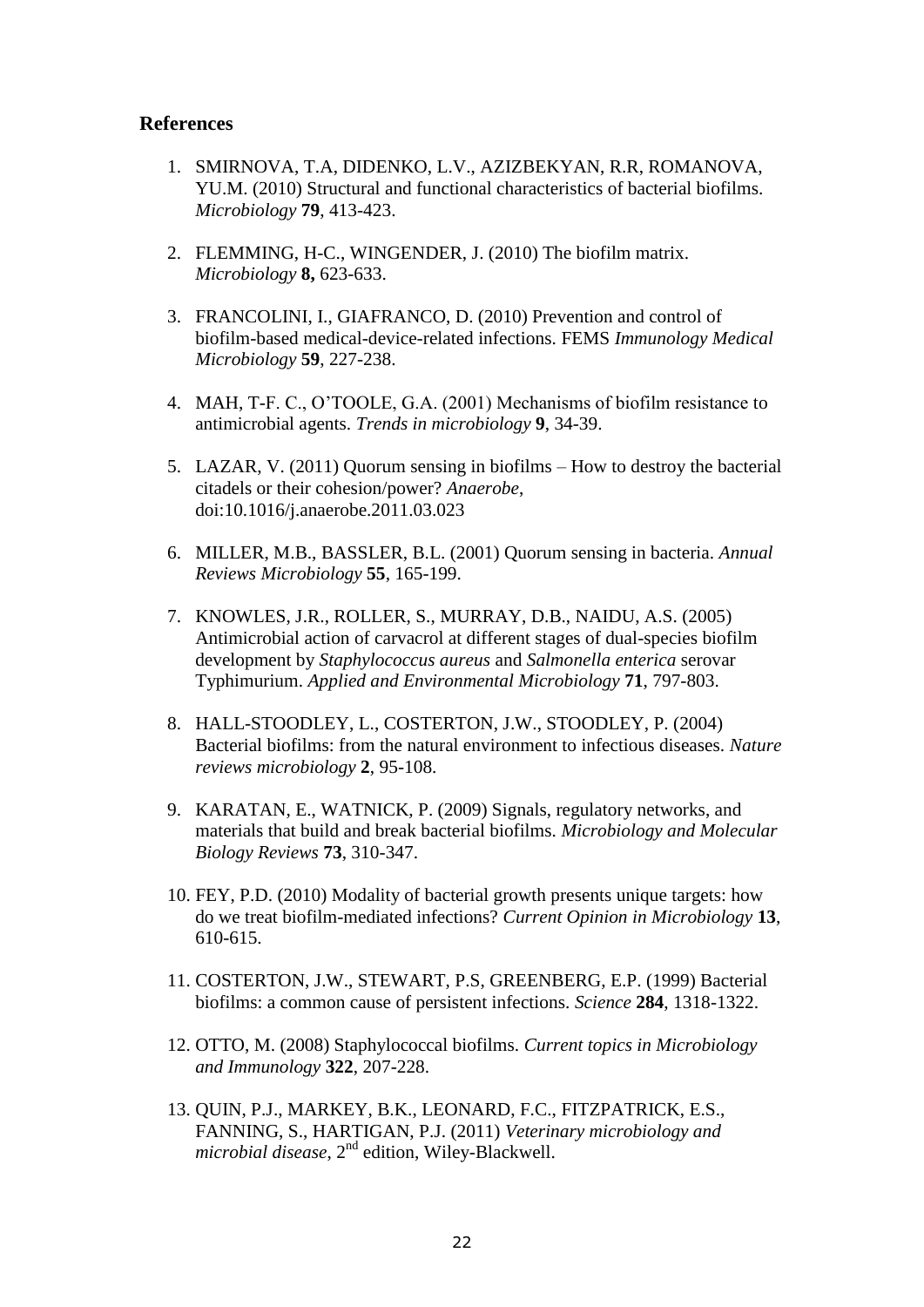- 14. CARTER, G.R., WISE, D.J. (2004) *Essentials of veterinary bacteriology and*   $mycology$ ,  $6<sup>th</sup>$  edition, Iowa State Press (a Blackwell publishing company).
- 15. BUSSCHER, H.J., VAN DER MEI, H.C. (2012) How do bacteria know they are on a surface and regulate their response to an adhering state? *PLoS Pathogens* **8**, 1-3.
- 16. SCHOOLING, S.R., BEVERIDGE, T.J. (2006) Membrane vesicles: an overlooked component of the matrices of biofilms. *Journal of Bacteriology* **188**, 5945-5957.
- 17. BEVERIDGE, T.J. (1999) Structures of gram-negative cell walls and their derived membrane vesicles. *Journal of Bacteriology* **181**, 4725-4733.
- 18. DE KIEVIT, T.R. (2009) Quorum sensing in *Pseudomonas aeruginosa* biofilms. *Environmental Microbiology* **11**, 279-288.
- 19. OTTO, M. (2004) Quorum sensing in Staphylococci a target for antimicrobial drug therapy? *FEMS Microbiology Letters* **241**, 135-141.
- 20. YARWOOD, J.M., BARTELS, D.J., VOLPER, E.M., GREENBERG, E.P. (2004) Quorum sensing in *Staphylococcus aureus* biofilms. *Journal of Bacteriology* **186**, 1838-1850.
- 21. O'GARA, J.P. (2007) ica and beyond: biofilm mechanisms and regulation in *Staphylococcus epidermidis* and *Staphylococcus aureus*. *FEMS Microbiology Letters* **270**, 179-188.
- 22. LANDINI, P., ANTONIANI, J., BURGESS, J.G., NIJLAND, R. (2010) Molecular mechanisms of compounds affecting bacterial biofilm formation and dispersal. *Applied Microbiology and Biotechnology* **86**, 813-823.
- 23. WEBB, J.S., THOMPSON, L.S., JAMES, S., CHARLTON, T., TOLKER-NIELSEN, T., KOCH, B., GIVSKOV, M., KJELLEBERG, S. (2003) Cell death in *Pseudomonas aeruginosa* biofilm development. *Journal of Bacteriology* **185**, 4585-4592.
- 24. MA, L., CONOVER, M., LU, H., PARSEK, M.R., BAYLES, K., WOZNIAK, D.J. (2009) Assembly and development of the *Pseudomonas aeruginosa* biofilm matrix. *PLoS Pathogens* **5**, 1-11.
- 25. KAPLAN, J.B. (2010) Biofilm dispersal: mechanisms, clinical implications, and potential therapeutic uses. *Journal of Dental Research* **89**, 205-218.
- 26. BOLES, B.R., HORSWILL, A.R. (2011) Staphylococcal biofilm disassembly. *Trends in Microbiology* **19**, 449-455.